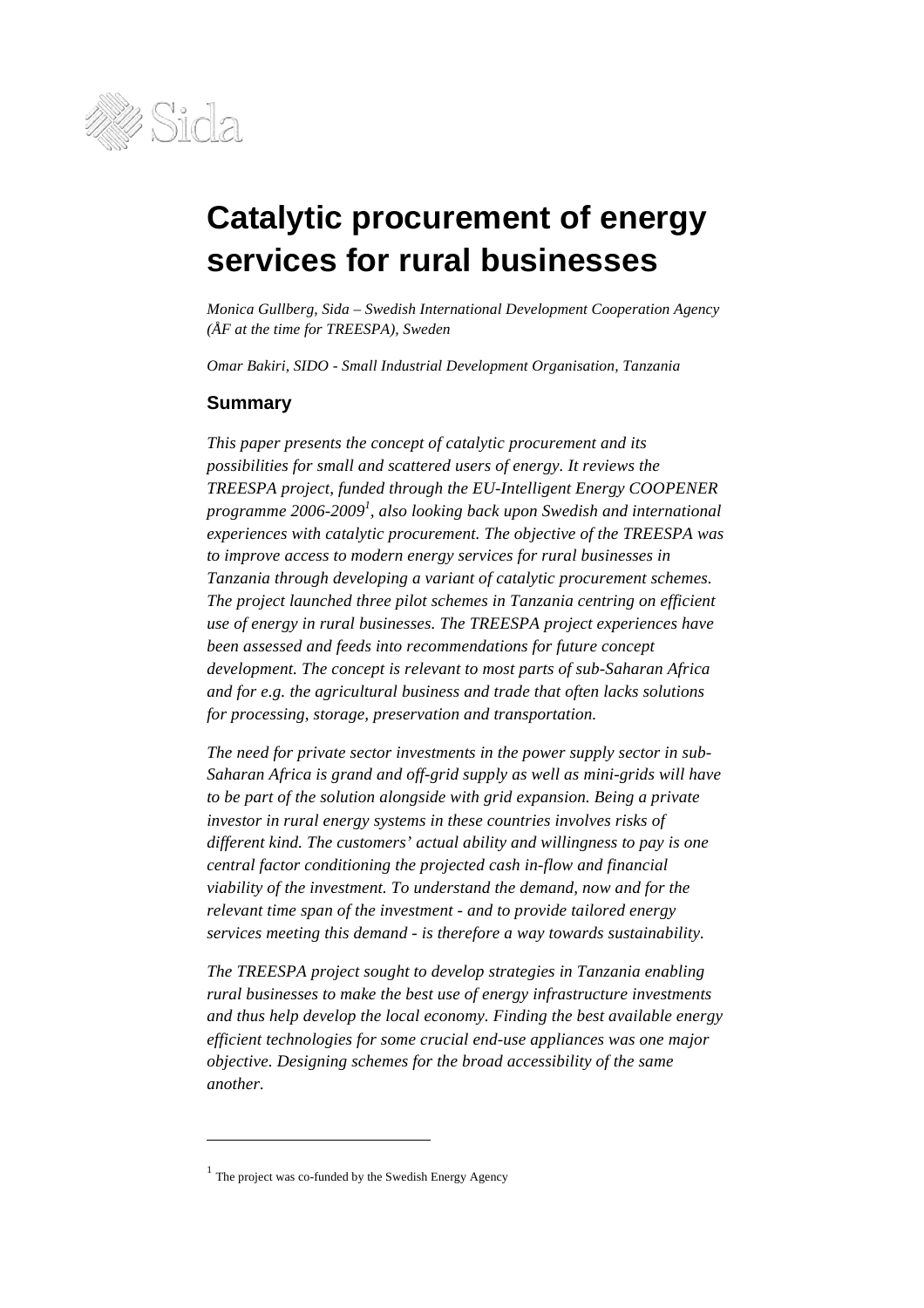*The method centres on catalytic procurement schemes whereby the many scattered end-users get support from a catalyser to form an organised and well-articulated buyer of energy services; thus getting the services they need and at a good price. The support in the Tanzanian pilot case was channelled through SIDO (Small Industrial Development Organisation), TANESCO supplemented by other organisations in a board. Lead contractor and management organisation in the contract with the EU was ÅF, a Swedish independent consultant.*

*TREESPA managed put energy efficiency on the SME's agenda and helped develop cooperation between SIDO and the energy sector whereby the development goals of Tanzania can be successfully channelled down to small rural businesses.*

*There is clearly a demand in rural areas for good quality equipment and the potential is grand for Tanzania to further develop catalytic procurements and labelling of energy efficient products.*

*For future successful catalytic procurement schemes in sub-Saharan Africa, it is advised to broadly promote the concept in order to create trust between partners, to consolidate common interests and retain personal relations within the foreseen schemes.*

*It is advised to give time to the process of selecting and specifying the required service.*

*It is advised to broaden into off-grid system solutions for providing the needed energy services.*

*It is advised to appoint a private and independent actor to lead the catalytic procurement process.*

*It is central for a successful catalytic procurement that financing is secured upfront the scheme is launched.*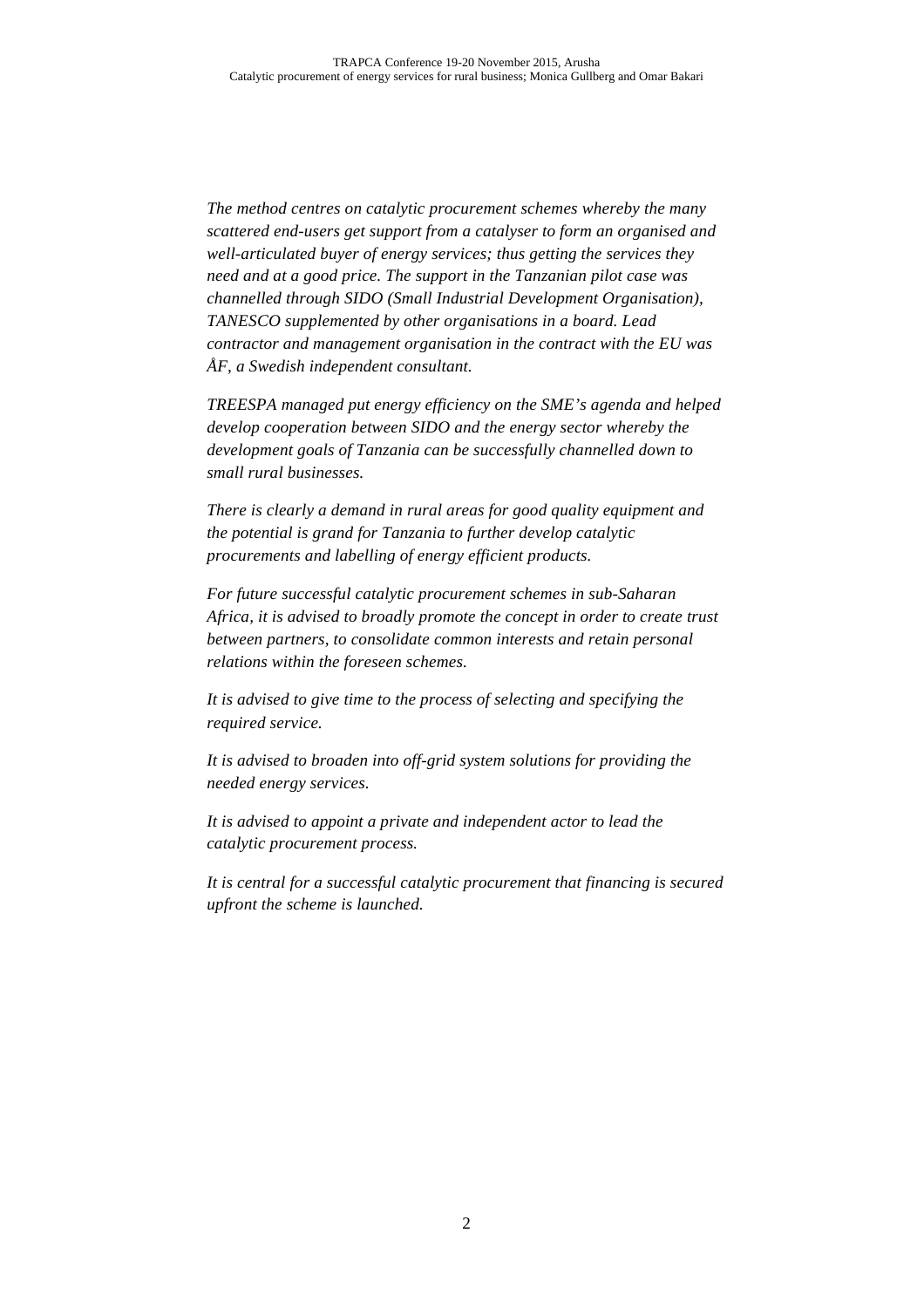# **1 Universal access to electricity in sub-Saharan Africa**

### 1.1 Goals

Global development goals are converging towards universal access to electricity as a prerequisite for sustainable development. The UN has expressed goals for universal access to power before  $2030<sup>2</sup>$  as one of 17 Sustainable Development Goals in the Post 2015 Sustainable Development Agenda and the US administration through president Obama has set goals in the Power Africa initiative to provide electricity connections to at least 60 million people in Africa<sup>3</sup>. National policies reflect these ambitions and mostly set comparable goals and timelines.

For sub-Saharan Africa, the World Bank estimates that about 28 million USD per year will be needed to reach these goals, which is about six times the amount that is currently invested annually<sup>4</sup>. The most realistic sourcing of additional funds is from private capital through private investors. Attracting these investors will be a challenge that requires nations to prepare grounds for such viable projects, including providing reasonable legal and market conditions for investors as well as identifying potential projects. One way of attracting investors is to help predict and boost the demand through acting for the best benefit of foreseen customers as well as to support and motivate them to use electricity in smart ways.

It will be impossible to serve the entire population with grid extension projects in the next fifteen years and it will be required that mini-grid and individual small power systems are as well part of the solution. The International Energy Agency has estimated that about 44 % will be reached by grid expansion, 36 % by mini-grids and 20 % by individual off-grid solutions<sup>5</sup>.

#### 1.2 Viability challenges for investors in energy supply

Rural electrification schemes over the last decades have a few characteristics that can be more or less generalised for all developing countries of today. One is that they are hardly ever financially viable, but will require funds from outside for their realisation. A major underlying reason to this is that load development is often slower than anticipated and

 $\overline{a}$ 

<sup>&</sup>lt;sup>2</sup> SDG Goal no 7: Affordable and clean energy. UN, Sustainable Energy for All (SE4All) www.SE4All.org

Power Africa annual report 2015

<sup>4</sup> Africa's Power Infrastructure – Investment, Integration, Efficiency (Eberhard et al.), 2011

<sup>5</sup> African Energy Outlook, OECD/IEA 2014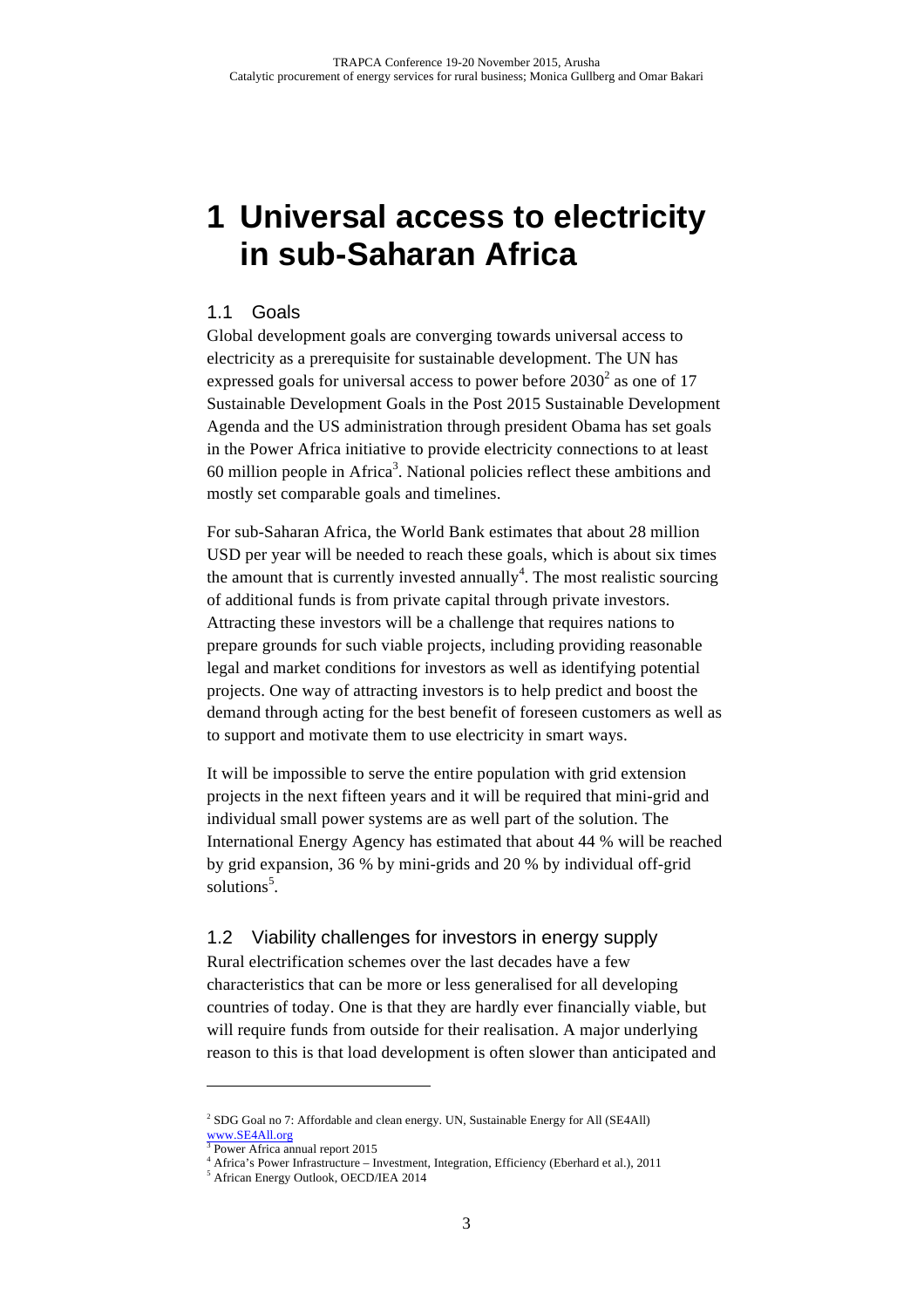that dominating energy use devices are lighting, radios, TV's and (more recently) chargers, rather than directly income bringing devices. In newly electrified areas, lighting is typically the predominant load. Lighting can be as much as 80% of the load in such systems<sup>6.</sup>

While the increased standard of living is as well an aim, it is often anticipated when launching the scheme, that electricity will be used for productive activities, in agricultural or other sectors.

Most countries that have realised rural electrification projects have learned that common constraints for load development are:

- High costs for connection and house wiring
- High energy prices
- Inadequate technical knowledge on how to:
	- Make constructive use of access to electricity
	- Maintain the system

In many countries, it has been realised that proper load management is imperative for the longevity of the implemented system. Often the real challenge is to motivate consumers to take advantage of electric supply for other loads than household lighting.

Both from the grid extension point of view and for investors in off-grid solutions, paying customers are crucial for system viability. Energy investments in rural areas are based upon assumptions regarding prevalent and future loads, where connections of large and medium sized loads for wealth-creating activities play an essential role in the financial viability of the investment. However, many times, there is a high economic risk for the individual power customer to invest in new technologies, and a major share of the potential loads does not connect as expected.

There are many reasons behind this. Poverty and lack of investment capacity is one. Another is insufficient supply of technologies for small industrial development, such as tools, motors, etc. in particular inadequate after sales services. Furthermore, where the national grid is founded on hydro-power generation, many customers have negative experiences of power rationing and have developed mistrust in electric supply. Hence stand-alone diesel generator sets usually persist for many years after electrification, although running them is expensive.

 $\ddot{ }$ 

<sup>6</sup> Local management of power supply, SEI, 1999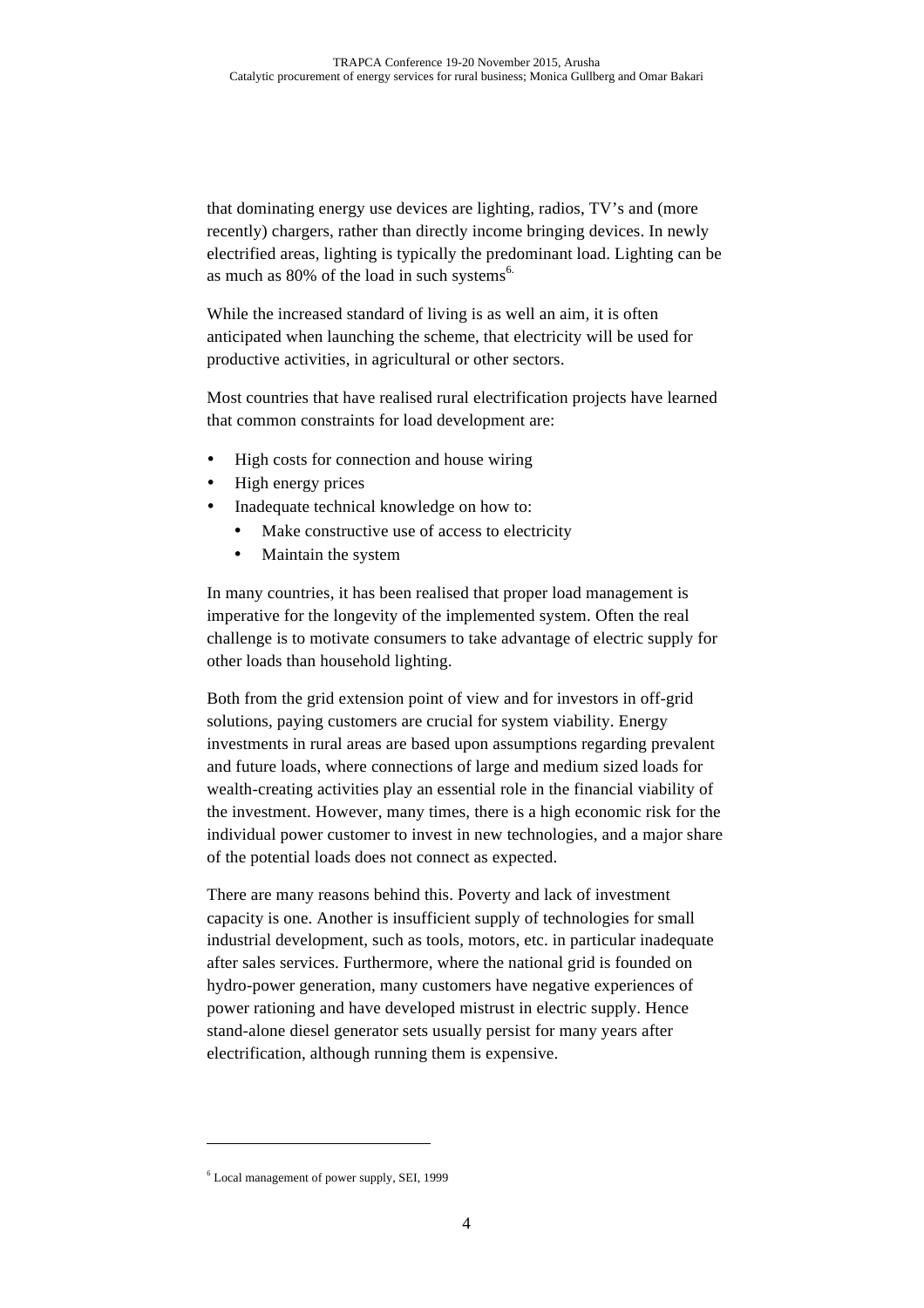### 1.3 Demand side management and energy efficiency

Electricity suppliers would be better off if loads were stable over time, i.e. without peaks, and if electricity losses were nil, so as to achieve the maximum utilisation of their investment in supply. The cash in-flow would then be maximised and what is more; it would be predictable. That is why it is so important for suppliers to be involved in demand side management activities, aiming at maximizing the plant utilisation factors and the thereto linked in-coming cash flow. In isolated systems, demand side management is even more important. The generating capacity must be utilised as efficiently as possible. A high system load factor is paramount. Especially if the generation is from renewable energy technologies, where the investment costs normally are very high and fuel costs negligible.

The number of customers that can be served and their perceived value of the service will be important for the supplier's income from revenues. In sub-Saharan Africa where generating capacity is generally scarce, energy efficiency is paramount for increasing the customer value.

Energy-efficiency investments are generally cost-effective, which is concluded by for example the UN Advisory Group on Energy and Climate Change (AGECC) and many others. However, AGECC continues the reasoning; costs of energy-efficiency are typically mostly front-loaded, with the benefits accruing over time. In practice, low-income countries often have access to limited and expensive capital, which they prefer to invest in the cheapest (first-cost) options available to attain their energy goals. This is also a challenge for many consumers – residential, commercial and industrial – who look for investments with quick payback periods of typically 2-3 years.<sup>7</sup>

Financial support in terms of innovative financial structuring such as concessional loan finance, loan guarantees and other financial instruments, supplemented by other market mechanisms, helps to address the risks and barriers, and leverages private capital. Support should aim at scaling up financial instruments that mitigate the risk of commercial lending for energy access and energy efficiency, and therefore leverage increased private sector participation over time.<sup>8</sup>

# 1.4 Energy services as a means to centre on demand

The concept of energy services highlights that access to electricity alone will not make much difference from a development point of view. It is

 $\overline{a}$ 

 $^7$  Energy for a sustainable future, pg. 11; Advisory Group on Energy and Climate Change (AGECC), UN in New York, 2010

<sup>8</sup> Ibid.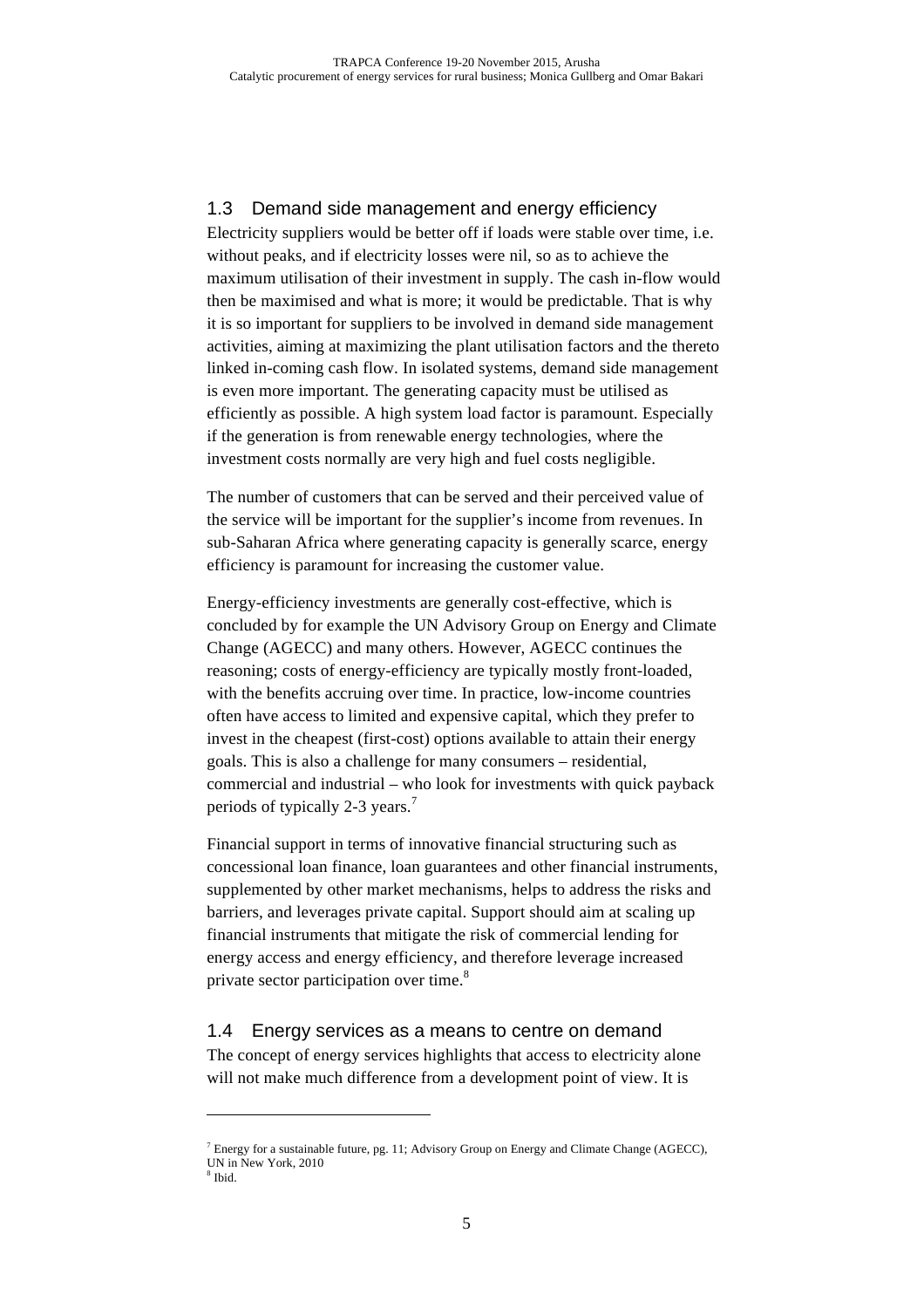when electricity is used for broadly needed services that it is such an important asset in development.

This more complex view point, also waters down the grid as being the ultimate solution in the short and medium term perspective. While the electric- and ideally regionally integrated power grid is a very important solution for all developing nations it is also a significant investment.

Alternative electricity supply solutions may as well suffice, also if they do not provide three-phase, high voltage power. Lower voltages and single phase is enough for a broad range of appliances. The electricity demand as it seems from the supply side can be misleading and scrutinizing national statistics will reveal that more energy-efficient appliances can often perfectly well fulfil the demand. Only, such equipment is perhaps not available to the same extent and also it is typically more expensive. In combination with renewable energy solutions, which require the bulk of costs in initial investments rather than fuel costs, these clean and efficient solutions may not seem so attractive for a poor customer, even if they can be claimed to be a better and more sustainable option that is also cheaper in the long run.

For example, with new and more efficient lamp types, demand can result in a significantly much lower electricity demand for the same light output. LED-lamps for example provide the same quantity of light with only 20% (or less) of the energy compared to incandescent bulbs. This way, of course, groups of power customers can reach at much lower demands for electricity for lighting, whereas the demand for lighting may in effect increase.

Here is a key to understanding the energy service concept; people want lighting (or cooling, heating, pumping or other demands) and do not specifically specify how much electricity the lighting device must consume. If a supplier can provide the same quantity and quality lighting at a lower cost the demand would most probably increase. Most customers would not make a difference between if it is because the supplier has optimized the lamp itself or if it is because it is using very cheap energy. The new and more energy efficient solution will leave a margin for investing in further demanded services.

In traditional energy systems however, customers are not provided the complete service, but the lamp and the electricity in two separate deals, from separate suppliers. This way, most customers must select a lamp that they can afford and the energy that is available and required. An alternative to the traditional offering could be an energy service with a combined deal, such as for examples a photovoltaic solar panel system with LED lights.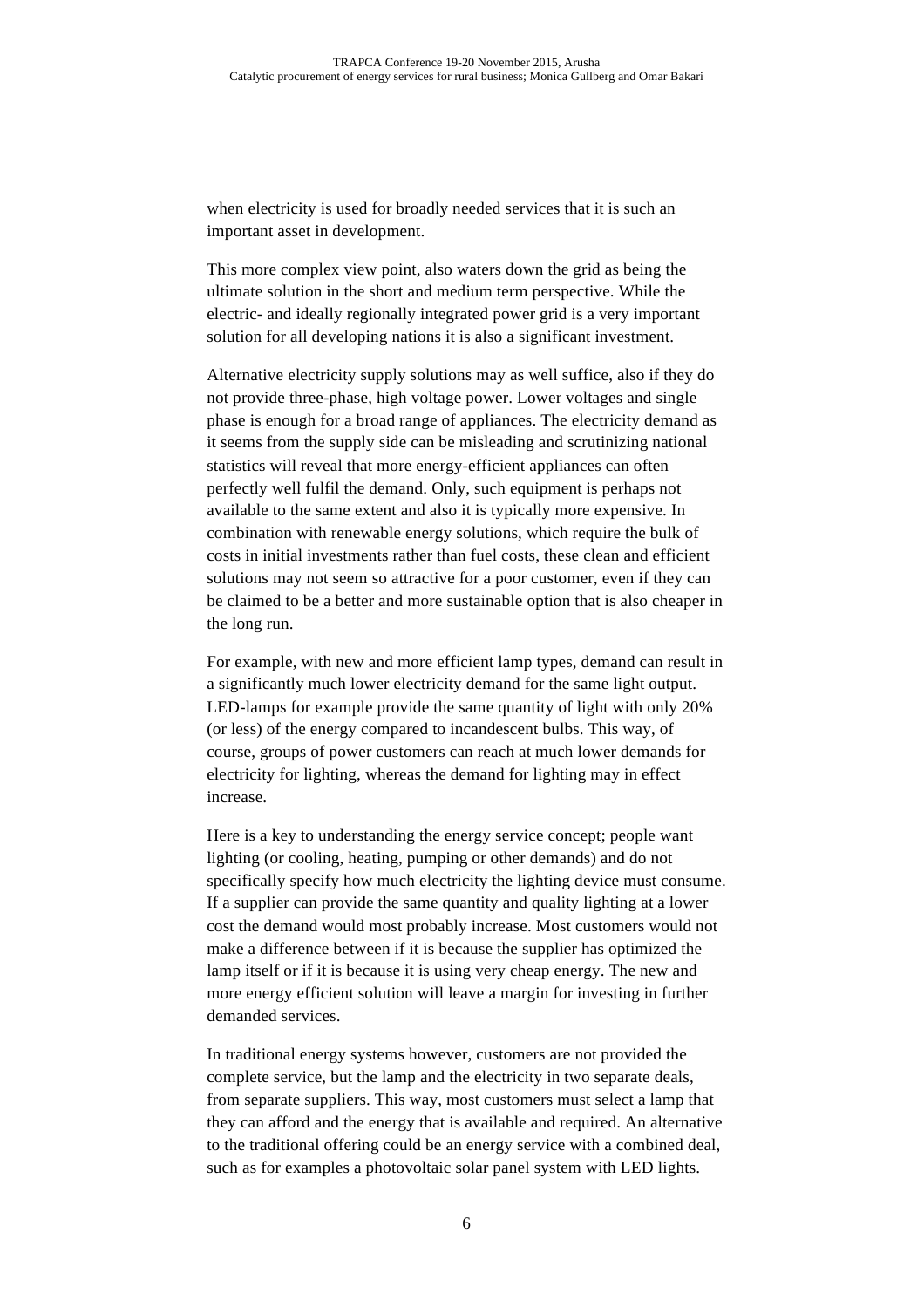Similarly, there can be alternative solutions that meet other demands such as for example drying, cutting, graining, pressing, packaging and cooling.

# **2 Catalytic procurement; a methodological introduction**

A catalytic procurement scheme is a complete tendering process, with the purpose to support and speed up the development and market introduction of a new technology or service. The aim of catalytic procurement is to get new products, systems, processes or services that satisfy the market demand better than those that are already available on the market. Catalytic procurement can therefore be regarded as an enhancement of the market forces, speeding up the development.

Catalytic procurement also leads to increased know-how, increased capability and attention around the demanded product or service. The process is broad and not very quick because it is nurturing demand and supply in parallel. Each single measure in a catalytic procurement process is more efficient as a link in a chain than as a separate activity and final results can be more sustainable.

The strength of catalytic procurements derives from the way a large number of potential customers consent around a common desire and form a group with an aggregated purchase volume. By doing so, the possibility to influence the suppliers increases. The suppliers on the other hand might for instance see the possibilities to reach new markets, get attention on their products and impact demand side management for better system viability.

Catalytic procurement have been implemented for instance by the Swedish Energy Agency and municipalities in Sweden<sup>9</sup>, and by authorities and private energy companies organised in a collaboration organisation in  $USA^{10}$ ; and the IEA (International Energy Agency)<sup>11</sup>.

The different components of a catalytic procurement can be illustrated as in Figure 1 below. From the stage when a common need is identified and a feasibility study launched it is reasonable to expect up to two years before the trial service is being disseminated on pilot scale.

 $\overline{a}$ 

 $9$  Examples of publications in English: NUTEK: Co-operative procurement – Market acceptance for innovative energy efficient technologies, B1996:3, Stockholm 1996 / NUTEK: Technology procurement – examples and specifications of requirements part 1 and 2, Stockholm 1994.

<sup>&</sup>lt;sup>1</sup> Hollomon Brad, et al. Seven years since SERP: Successes and setbacks in technology procurement,

aceee summer study 2002, Asilomar, USA.<br><sup>11</sup> Examples: IEA: Creating markets for energy technologies. ISBN 92-64-09963-8 Paris, 2003. / IEA: Task 24, Solar procurement, Final management report, Westling Hans et al. 2003.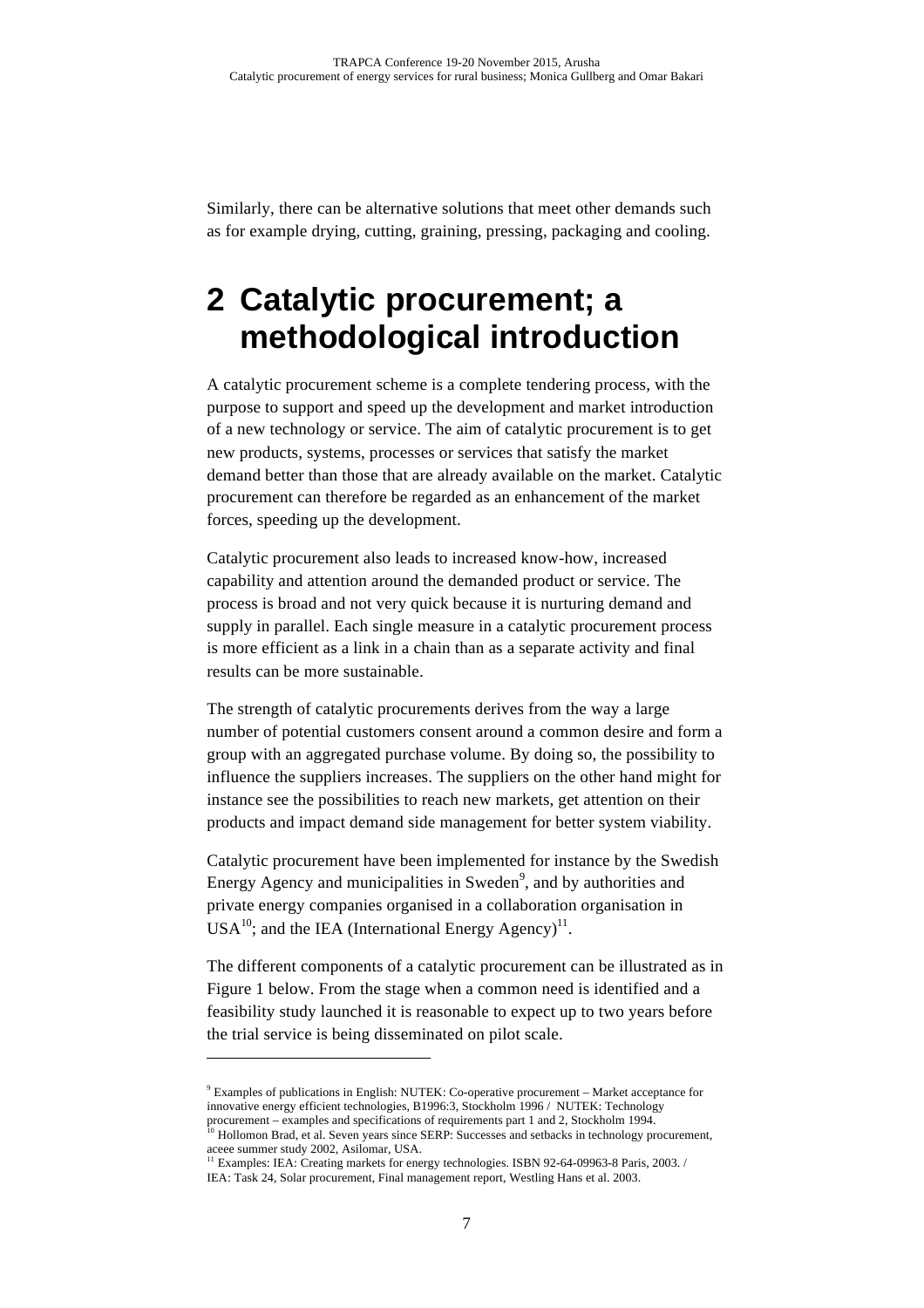

**Figure 1 Schematic illustration of the different components that can be included in a project plan for catalytic procurements (Reference:"Teknikupphandling som styrmedelmetodik och exempel", Swedish Energy Agency, March 30, 2004. Modified)**

#### 2.1 Supporting the purchasers

The catalytic procurement process is concerned with providing meetingplaces for purchasers and suppliers or manufacturers. The purchaser (or purchaser group) has the controlling role. A successful catalytic procurement project therefore almost always has its origin in a skilled purchaser group.

It is important to put as much effort as possible into bringing together purchasers looking to the future, i.e. those who, from the start, are aware that problems may be countered before the new service or product reaches the pilot, prototype or trials stage. A strong purchaser group provide trust and confidence for the manufacturers. However, the purchasers must also be thoroughly aware of their present problems, so that they can clearly identify their needs and express and specify their requirements. It has been found that this particular aspect is not always so easy in practice. This is because skilled specification drafters are not so frequent.

The purchasers will need to invite experts to understand current state of the art and realistic potential enhancements. However, the purpose of specifying requirements is to determine market needs and to express them in functional terms without being led astray by what seems to be possible using a particular technology. It is all too easy to get caught up in the limitations implied by present-day technology and by conventional design solutions. Just this - demonstrating openness in terms of accepting that there can be new ways of fulfilling specified requirements - is the key for successful catalytic procurement.

The purchaser group must also give sufficient time, and thought to more general quality requirements, such as assessments of the suppliers' abilities to achieve sufficient manufacturing capacity for previously unproven solutions. One central aspect apart from the initial investment is the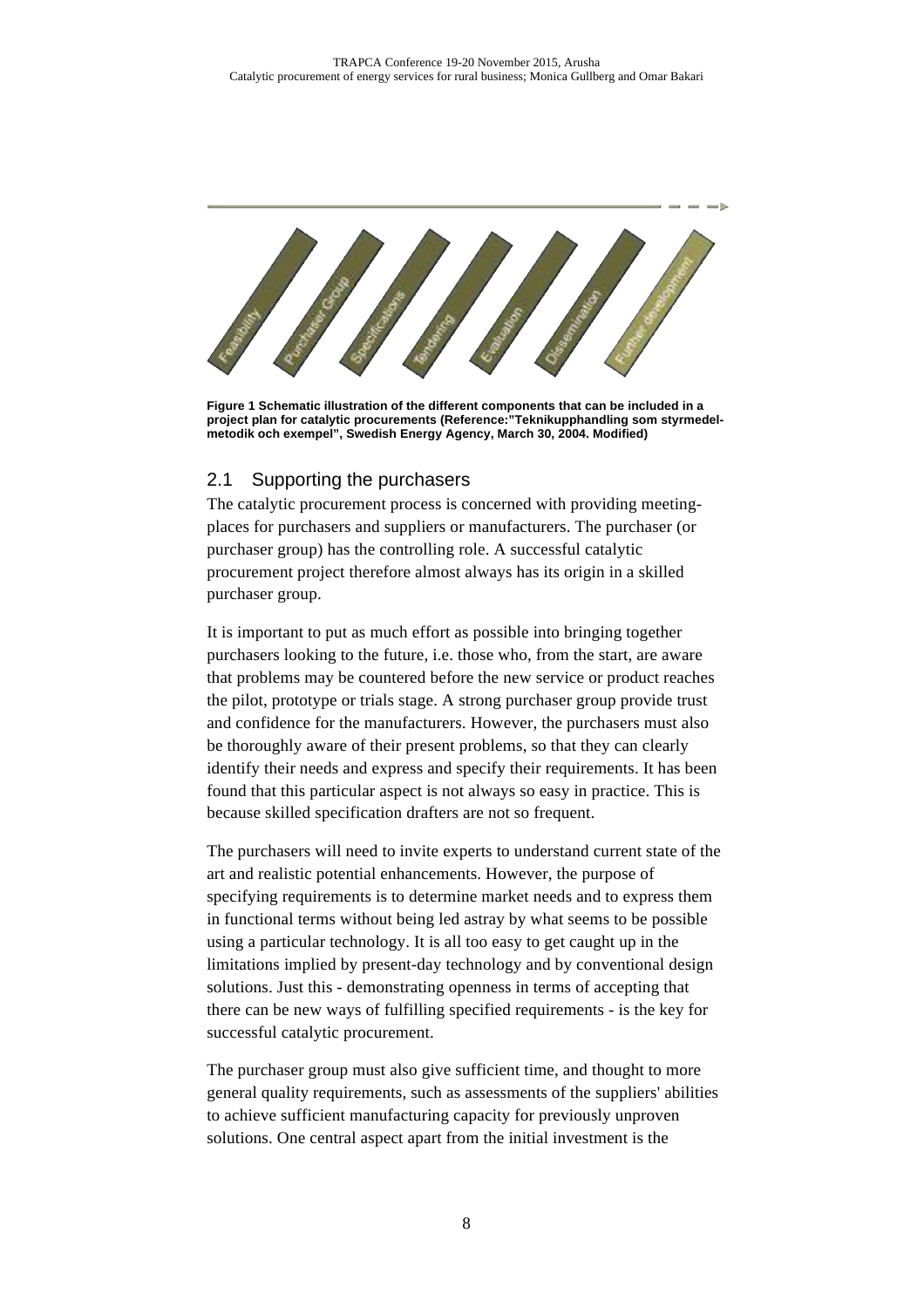suppliers' ability to sustain services and perhaps to cope with future foreseen energy service demands.

# 2.2 How catalytic procurement can be useful for energy access in sub-Saharan Africa

Catalytic procurement is a method in process of refinement. The concept was originally employed by knowledgeable purchasers, turning to a limited number of suppliers. This method worked, and works, well for product development involving knowledgeable and clearly identified parties on the market. Technology procurement with the objective of improving energy efficiency has also been successfully employed numerous cases in Sweden and the USA for mass market products, and as an instrument for concentrating product development on features of products that are important for users. A possibility is joint international efforts aimed at encouraging greater competition and faster achievement of volumes for particular products, so that costs can be cut and product launches brought forward. In the energy sector, such schemes can concern for example electrical vehicles, energy efficient motors, or other broadly used products.

Besides catalytic procurement, it can be mentioned many other market development initiatives such as for example volume guarantees to ensure the suppliers' security of sales and different product labelling schemes to ensure the buyers' value for money, lowered environmental impact or positive social impact.

Catalytic procurement is appropriate when there are still not very strong purchasers and still somewhat un-precise demands, because the focus is on supporting and strengthening the demand side.

Catalytic procurement for energy services in rural areas of sub-Saharan Africa can be a strong concept for boosting new and innovative solutions including both business concepts and technical solutions that fulfil the requirements regarding sustainable energy for all. Challenges concern for example:

- Access to electricity in remote areas
- Back up supply solutions for periods of load shedding in the national grid
- Accessibility to products in remote areas
- After sales services (particularly in remote areas)
- Access to financing of individual purchases

Back up supply is also relevant because the service need is partly very similar to off-grid needs, only it is not a remote rural phenomenon and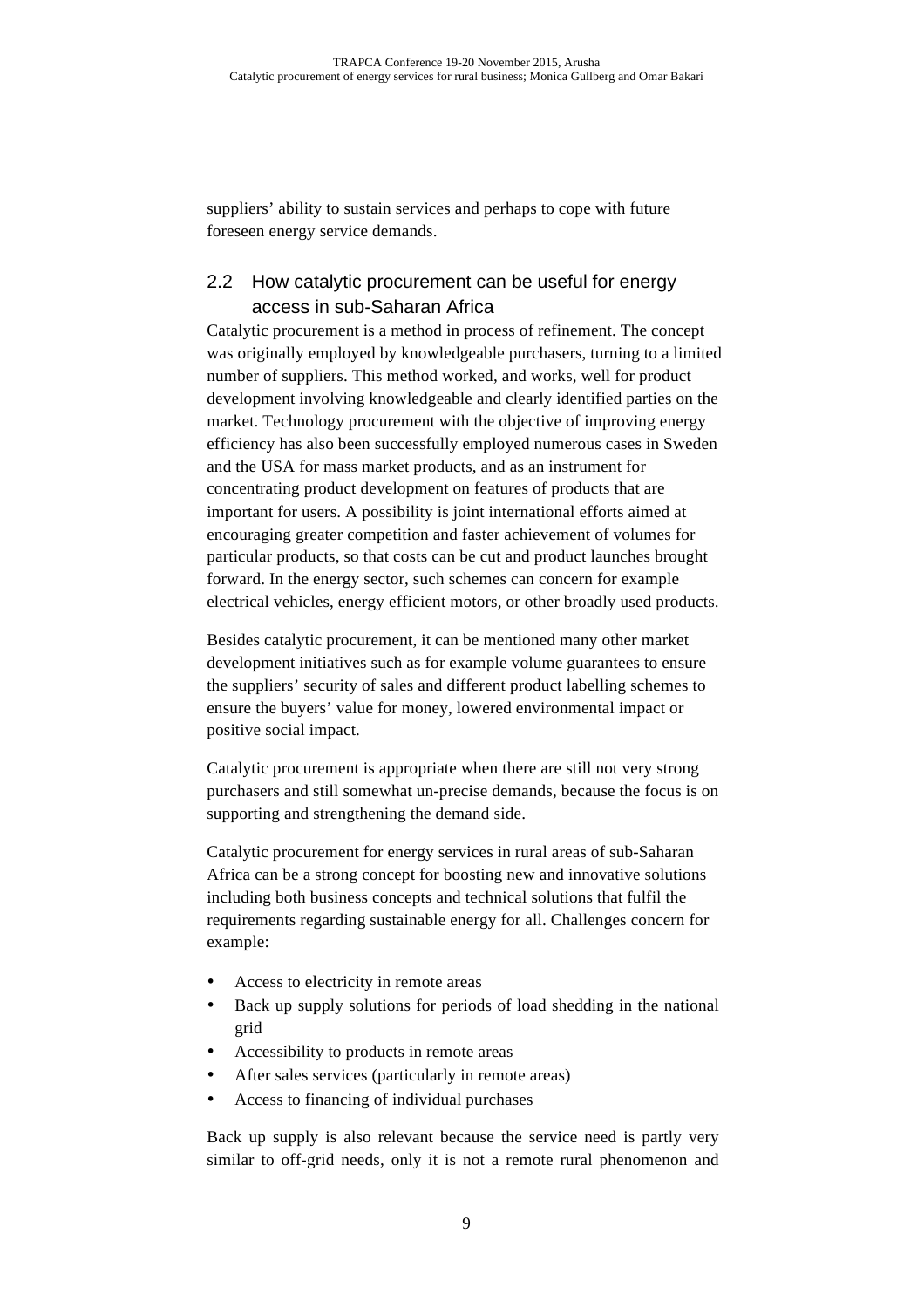often refers to electricity end-users of national importance. When seeking broad solutions for rural applications, it will of course be instrumental to include also the urban needs for the same or a similar service, thus strengthening the purchasers' case to some extent.

# 2.2.1 Supporting the aggregation and formalisation of demand

Demand in markets can be created by bringing together important customers and formalising and articulating their requirements. This can be done with or without the support of central bodies. Catalytic procurement links up the more influential customers by bringing them together in a purchaser group. The group then prepares a requirement specification, a request for proposals, and negotiates with the manufacturers, producing a coherent demand.

For developing countries and scattered customers in rural areas with already week infrastructure and sometimes limited access to information if the process is to operate within reasonable time, there is often a need for support from some party that becomes involved in the work as a catalyst, with no commercial interest of its own. The catalyst or agent will as well serve to safeguard monitoring of the implemented energy services and as such provides better security for financiers to be involved for example in results based funding arrangements.

Support must not be aimed at individual producers or suppliers, but at influencing the entire market. It is the suppliers' competitive abilities that are exploited to produce better services and more favourable prices. Therefore it is essential to express the demand rather than the solution. The catalyser supports the process by helping to specify requirements, dealing with administration of the project and ensuring that the resulting products obtain a foothold on the market. Purchasers' interest in better products must be gathered together in order to attract the interest of the suppliers. The catalyser supports by communicating with and inviting the purchaser, to enable him/her to influence the supplier.

#### 2.2.2 Supporting the investment

Financing support can be required for the initial moves in the new market segment. Both pioneering customers and pioneering suppliers will have taken risks by being involved in the process of a new concept. In order to overcome the threshold of concept-development a financial support may be motivated. This financial support can be in the form of a zero series or in the form of subsides to certain customers or products. In the optimal case and perfect match of demand and supply it is indifferent whether the support is given to the customer when buying the service or to the supplier when supplying the service.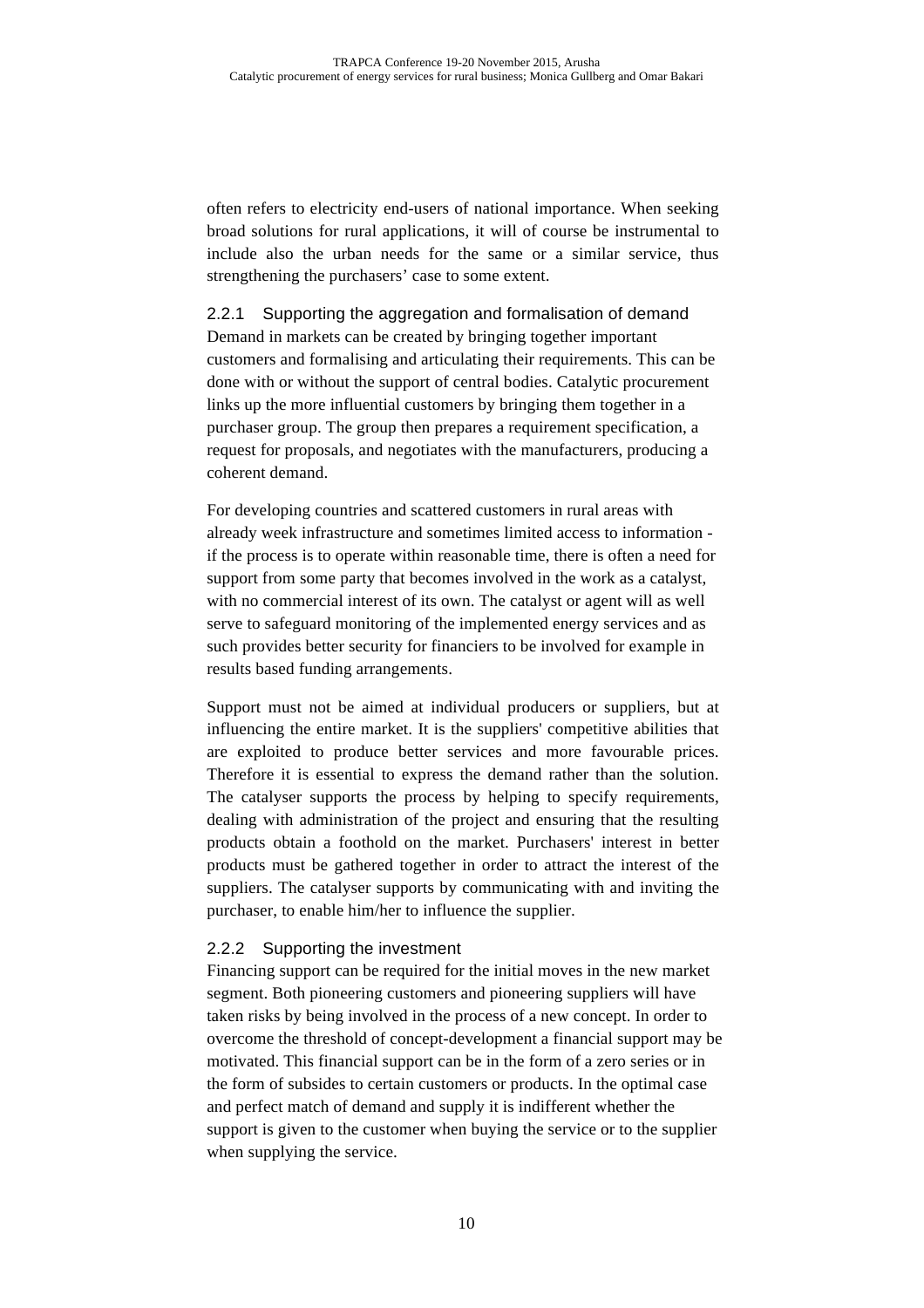The suppliers are not paid for developing new solutions; and normally they utilise and develop their own knowledge and facilities. Instead they are supported when they can show results. Many manufacturers are willing to develop new and better products, and have comprehensive knowledge of all aspects involved. However, they often need the right signals from the market that there is a large enough demand for the new products. They need the challenge and motivation to concentrate their development resources. Suppliers perform market surveys in order to identify interested customers. In turn, interested customers are often looking for better products, but it is not always that the two parties meet. The catalyser will indirectly support the suppliers since it will be putting forward a potential customer base.

In order to avoid market distortion, the financial support shall be limited to an initial risk taking bonus for the one or few supplier(s) that can provide the first scope of services as framed by the catalyser. Alternatively it can be designed to be a result based funding facility, supporting suppliers upon fulfilled service delivery, at implementation or over some years. The terms for support needs of course be settled before the procurement is launched and the design is part of the job for the catalyser.

#### 2.2.3 Success factors and difficulties for catalytic procurement

Among the success factors can be mentioned joint interest and personal relations, which is why it is so important to look locally to find the strong and interested purchaser groups that can be committed and allocate time. Moreover, it is important that there is a reasonable profit margin for administration of the process, to cover for the facilitation of meetings, internal information sharing and at times experts' involvement.

A committed project leader is paramount for a catalytic procurement process, since much of the work is to manage a multi-party process with partners' mixed backgrounds and interests. One central matter is of course a good dialogue with the potential suppliers. It is important for the suppliers to sense that the requirements on products or services are reasonable.

Some of the common difficulties with catalytic procurement schemes are:

- Difficulties on the purchaser side:
	- a. There may be a lack of common opinion among potential customers
	- b. There may be a lack of interest from end-customers
	- c. Acceptance for "new" solutions can be difficult to achieve
	- d. Administrative problems can follow on organising many small customers into one uniform entity – a Purchaser Group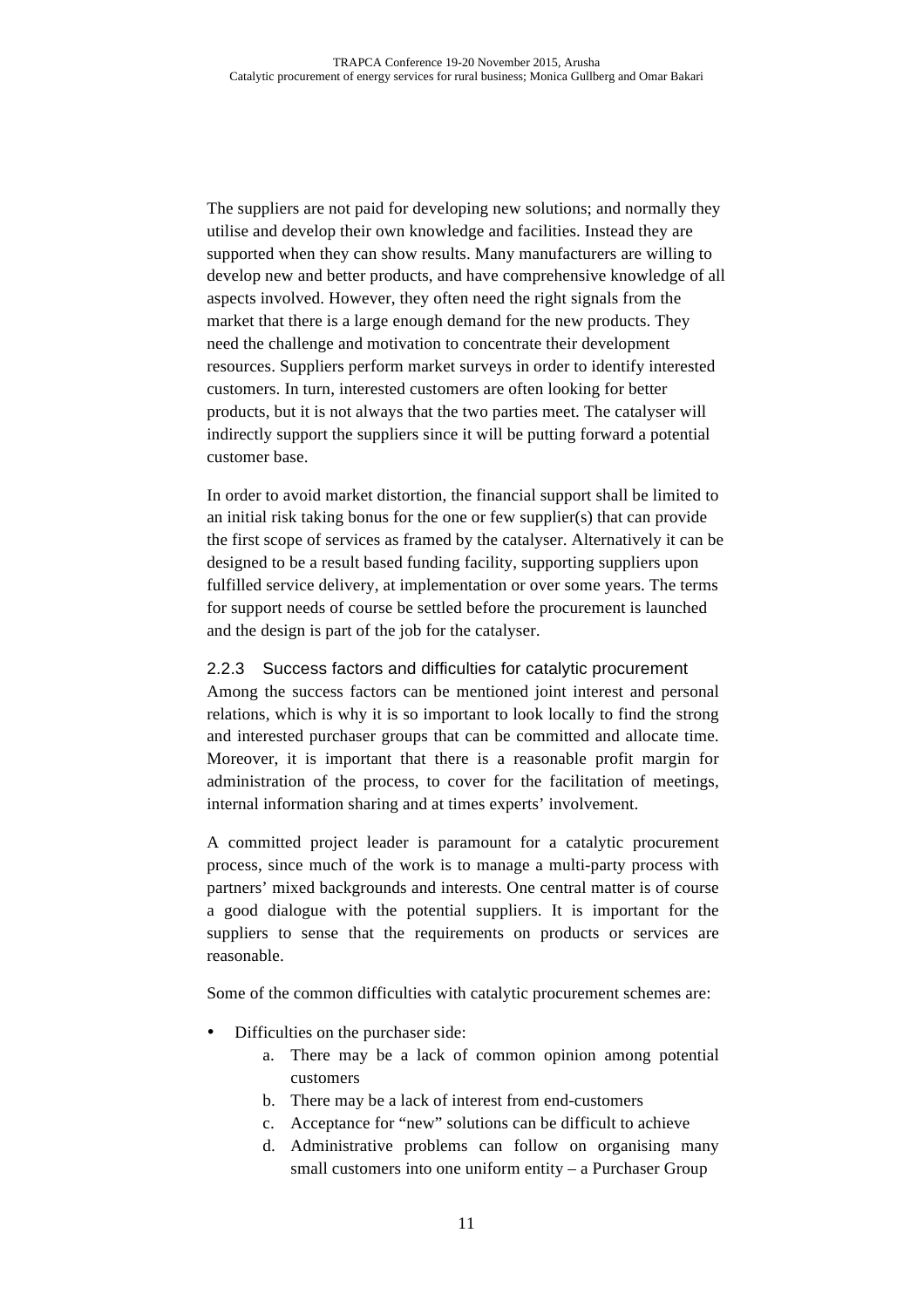- e. Verifying results can be difficult
- Difficulties on the suppliers' side:
	- a. Technical solutions similar to what is needed are not identified – it can be difficult to know who the potential manufacturers can be
	- b. Dominant suppliers can be difficult to push in the desired direction
- External factors that can bring along difficulties:
	- a. Media interest can adventure the delicate process of having many manufacturers on board ventilating possibilities while concealing details
	- b. Accepting foreign supply of products in the same niche that domestic manufacturers act can be delicate, especially if the process enjoys State support
	- c. Legislative restrictions can hinder the concept of aggregated procurement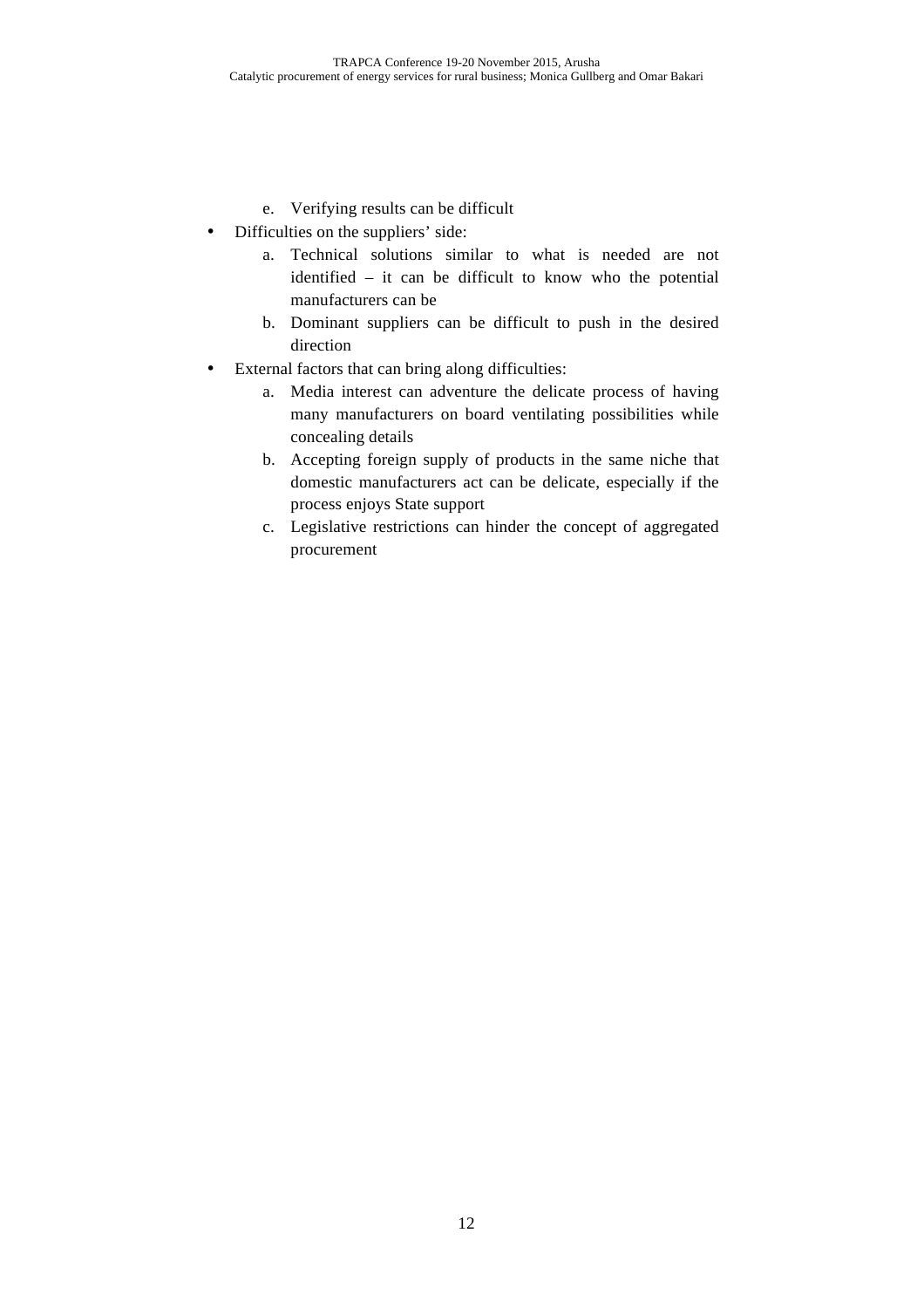# **3 The TREESPA project; a case**

Stemming from the unfulfilled demand of rural energy services in sub-Saharan Africa and with experiences from catalytic procurement processes in Europe and Sweden, a team of partners from Sweden and Tanzania launched a pilot project, TREESPA. The project was financed 2006 – 2009 within the frame of the Intelligent Energy Europe COOPENER programme. TREESPA stands for Tanzanian Renewable Energy and energy Efficiency project to sustain Poverty Alleviation<sup>12</sup>.

#### 3.1 Objectives

 $\overline{a}$ 

The project objective was to improve access to modern energy services for rural businesses in Tanzania whereby rural businesses can really make the best use of energy infrastructure investments and thus help develop the local economy. Finding the best available energy efficient technologies for some crucial end-use appliances was one major objective. Designing schemes for the broad accessibility of the same another.

Specific foreseen results from the TREESPA project included:

- Technical specifications for selected energy equipment
- Catalytic procurement of selected equipment
- Identified potentials for new businesses based on the specified latest technologies and best practice available for equipment
- Demonstration of organizational options and financial agreements for energy service purchases
- The project findings, material and results will be disseminated and communicated to other countries in sub-Saharan Africa

# 3.2 Implementation overview for the TREESPA project

#### 3.2.1 Mapping of partners and business sectors

In early 2007, an initial mapping study served at identifying important rural businesses and their modern energy service requirements. Much of the mapping was made through discussions with important organisation as advised by the Steering Committee<sup>13</sup>, and through literature surveys.

<sup>12</sup> TREESPA Final report, Monica Gullberg et.al.; **EIE/06/278/SI2.449255; TREESPA; Tanzania Renewable Energy and energy Efficiency project to Sustain Poverty Alleviation;** Intelligent Energy – Europe (IEE); COOPENER; Key action: 12

<sup>&</sup>lt;sup>13</sup> Members of the TREESPA project Steering Committee: ÅF, Mrs Monica Gullberg (Chair); Rural Energy Agency (REA), Mr Lutengano Mwakahesya; Ministry of Energy and Minerals (MEM), Mr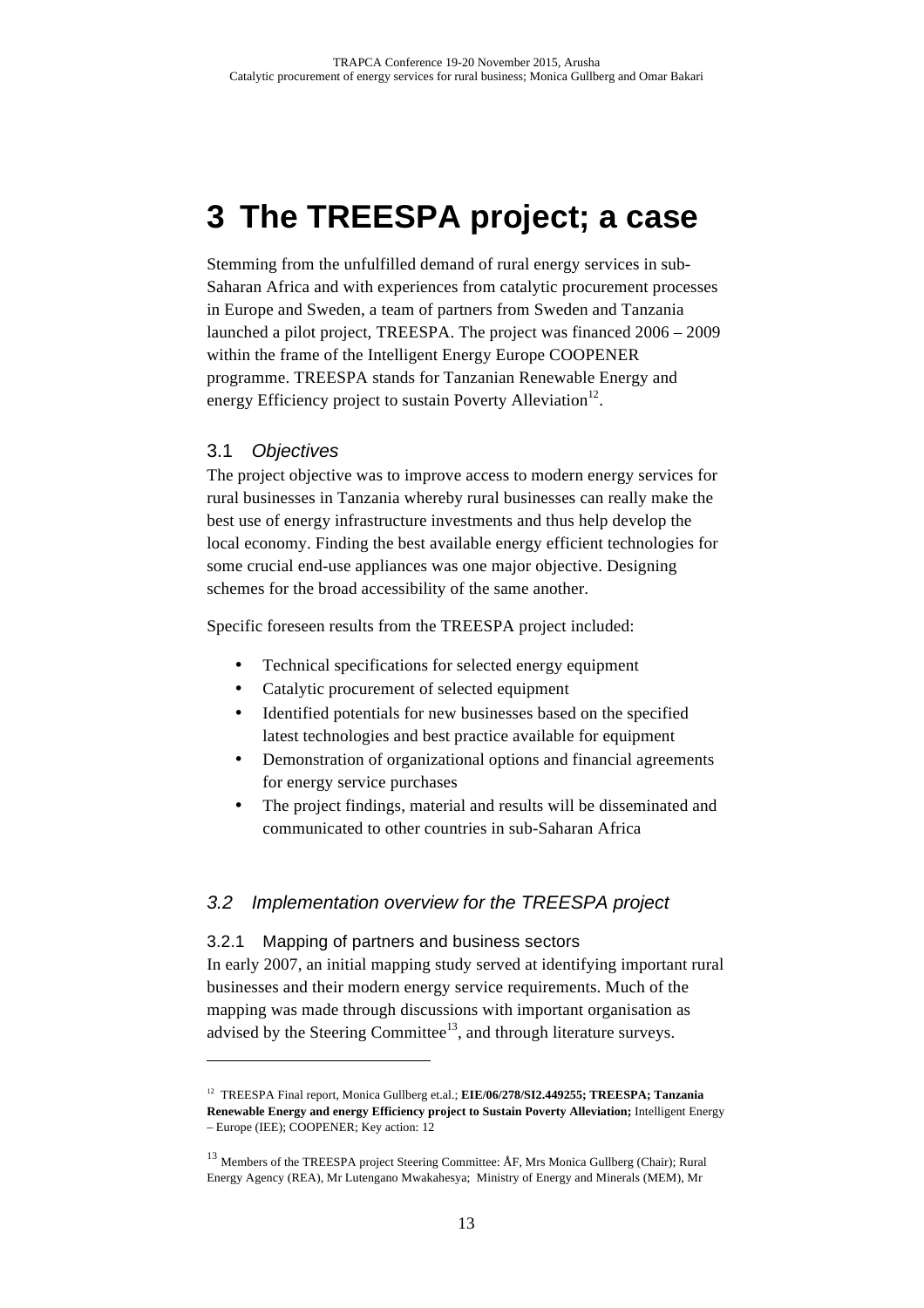During this phase of the project, the following fields of business were identified to be of key importance for the rural development in Tanzania:

- Agro processing
- Metal engineering
- Fish industry
- Leather industry
- Textile industry

This initial mapping also served to settle an umbrella organisation in Tanzania for the TREESPA pilot. It resulted in collaboration between the national power utility TANESCO and the Small scale Industrial Development Organisation (Sido), where Sido acted as the procuring agent on behalf of the purchaser groups to be. Following on this initial mapping, a process of selecting relevant schemes was commenced. As shall be presented in later sections of this paper, this process can be enhanced in coming initiatives, also in terms of actors involved. However, for the understanding of TREESPA proceedings, below is how the process developed.

#### 3.2.2 Technology selection

 $\overline{a}$ 

In a second step, the above fields of business were further analysed and common processes within these fields of businesses were identified. These analyses indicated a substantial demand for cooling processes, packaging processes (mainly vacuum packaging), and drying processes within the agro processing sector, in addition to welding technology within metal engineering industries as well as sewing and looming processes within the textile and leather industries.

Lastly, relevant electrical equipment within these processes that have the potential to enhance the productivity and profitability within the identified businesses was identified. The identification of technology demands was based upon a dialogue with important stakeholders representing rural productivity sectors and small and medium sized enterprises in rural areas.

The outcome was a list of useful electrical equipment. In the first stage, there was no ranking made between the different equipment and the project only listed technologies based on rather broad functional descriptions. One

Ngosi Mwihava; Tanzania Electricity Supply Organisation Ltd. (TANESCO), Mr William Mhando; *continued*: Small Industrial Development Organisation (SIDO), Mr Mike Laiser; Tanzania Chamber of Commerce and International Affairs (TCCIA), Mr Dan Machemba; Energy and Water Utilities Regulatory Authority (EWURA) Mr Anastas Mbawala; Confederation of Tanzanian Industries (CTI), Mr Geoffrey M. Makanja; Danish Energy Management (DEM), Mr Morten Søndergaard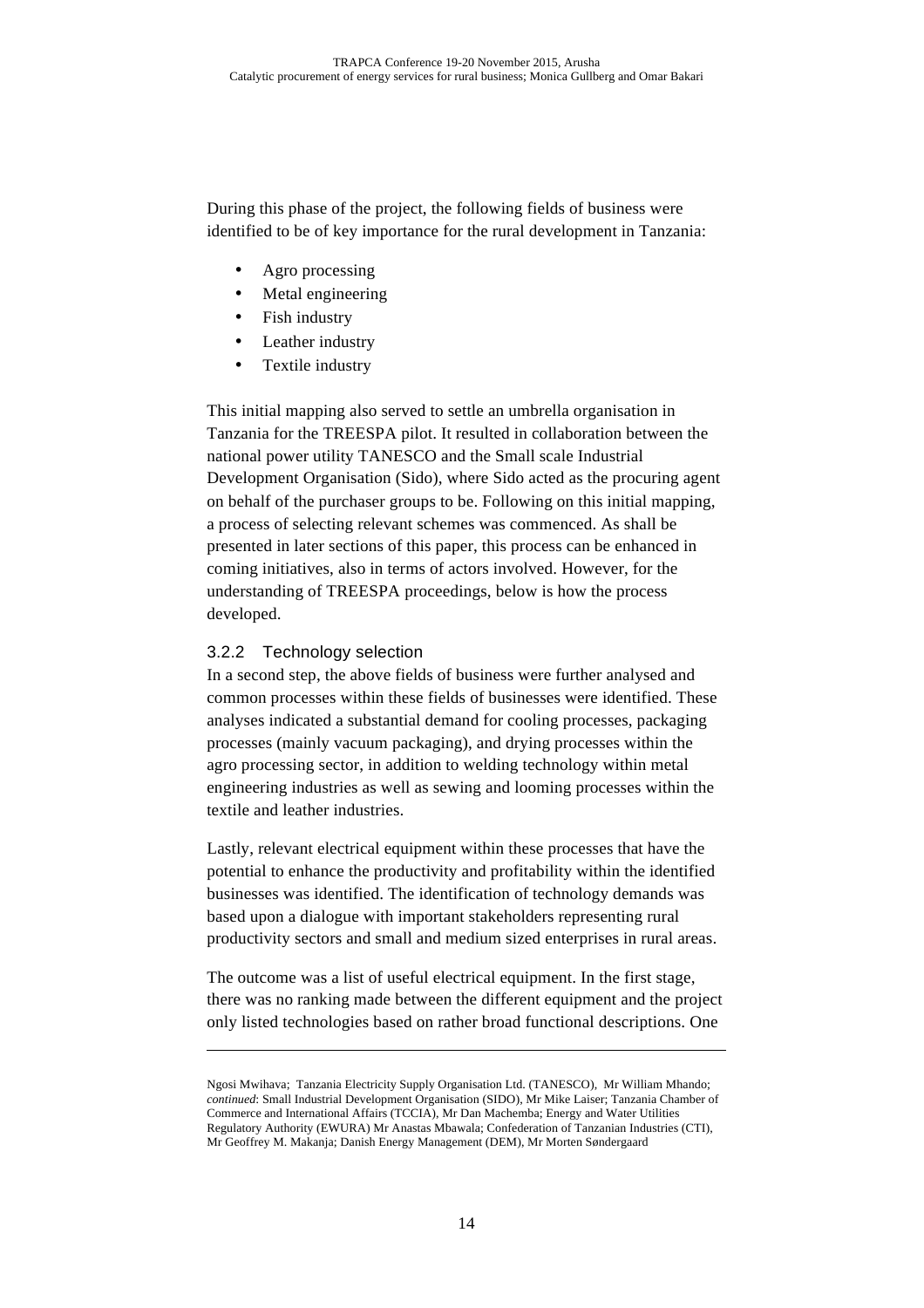of the sessions at the first project work shop in Stockholm was about summing up the work of SIDO and TANESCO on mapping and identifying potential technologies suitable for technology purchasing schemes. The discussion aimed at ranking the potential technologies based on selection criteria. The appropriate energy efficient electrical equipment technologies to be considered for procurement for the rural wealth creation were identified based on the following selection criteria:

- The technologies' probability to be accepted by the end-users
- The perceived strength of the potential aggregated procurement group
- The technologies' potential of actually making a difference in terms of energy efficiency and
- business development
- The possibility of reaching at distinct functional descriptions of the required products, and
- The possibility to set clear evaluation criteria for selecting the best available option.

The latter two selection criteria drives away from system solutions, i.e. mechanical applications with many parts, or performances that are heavily dependent on the mounting on site and usage, like processing or manufacturing equipment or place built, cooled storing rooms. The project further decided to commence with equipment that is compatible with grid connection, i.e. can be used in the national grid, in order not to bring too many parameters on board in the first procurement scheme. Although narrowing down the original scope, these simplifications were deemed necessary in order to not put the concept at risk through unsatisfactory procurement specifications and poor evaluation criteria.

The project launched three procurement schemes with the ambition to be of significant scale, such that at least 10% of the market can be supplied from the scheme. The technologies that were identified as appropriate for the pilot were:

- **Welding machines**; electrical arc welding in categories and eventually also in sub-categories.
- **Electrical motors**; single phase and three phase motors 2.0 to 25 kW. The actual sizes and the corresponding quantity requirement are detailed for the demonstration procurement, but other sizes might be requested during demonstrations. For the choice of capacity, considerations must be taken for the design of the electrical system in the respect of cable dimensions, and fluctuations of current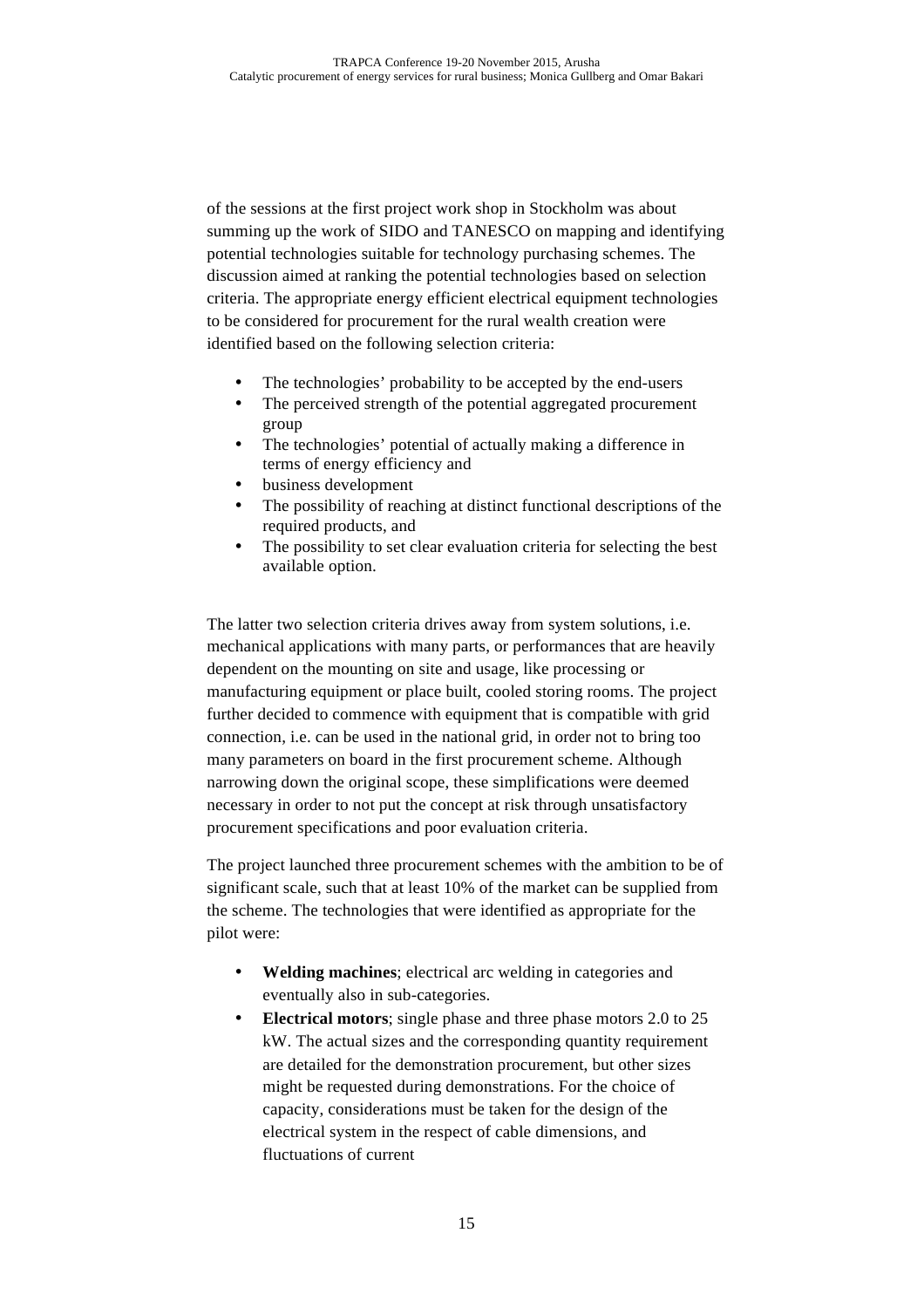**Lamps;** Solid State Lighting<sup>14</sup> (SSLs) in categories with variations of sizes (rating) and applications (luminaries). The rating will be in terms of Wattage and the application either pin or round type insert piston.

#### 3.2.3 Feasibility studies

Feasibility studies where carried out based on generic and functional descriptions of the selected technologies and in five regions<sup>15</sup> in early 2008, almost one and a half year after project start. A selection of regions in different parts of Tanzania and with different characteristics was approached. The number of businesses were growing in all these areas if regarding the period from 2005 up to  $2007$ .<sup>16</sup>

At the time for the feasibility study, there was a general idea about what products would be included in the TREESPA scheme, but the specifications where not yet official. The studies were performed partly in parallel to the purchaser group sessions and by other people with little actual involvement in the purchaser groups. However, it could have been better if the purchaser group had been more involved in this feasibility study than was the actual case for TREESPA. This experience points at one of the major challenges along with the added value of the catalytic procurement process – to involve the purchasers.

#### 3.2.4 Purchaser groups

 $\overline{a}$ 

After the identification followed a process with a series of Purchaser Group (PG) meetings in which formulation of the technical specifications for the selected products was on the agenda. The aim was to settle what specific requirements the rural Tanzanian businesses do have for these products and what the best available options supplied on the market are.

Purchaser group sessions were arranged at three occasions for each the three products. The purchaser groups aimed to include the following type of invitees: members representing the market for the product as users and

<sup>&</sup>lt;sup>14</sup>Solid-state lighting (SSL) refers to a type of lighting that uses semiconductor light-emitting diodes (LEDs), organic light-emitting diodes (OLED), or polymer light-emitting diodes (PLED) as sources of illumination rather than electrical filaments, plasma (used in arc lamps such as fluorescent lamps), or gas.

<sup>&</sup>lt;sup>15</sup> The selected regions are: Mwanza, Kilimanjaro, Morogoro, Iringa, Lindi/Mtwara (Lindi and Mtwara are two regions that in 2009 had a common grid but isolated from the national grid).

<sup>&</sup>lt;sup>16</sup> Business Survey Tanzania Mainland Report 2007, published by the National Bureau of Statistics, and the Ministry of Finance and Economic Affairs, in Dar es Salaam, in July, 2008.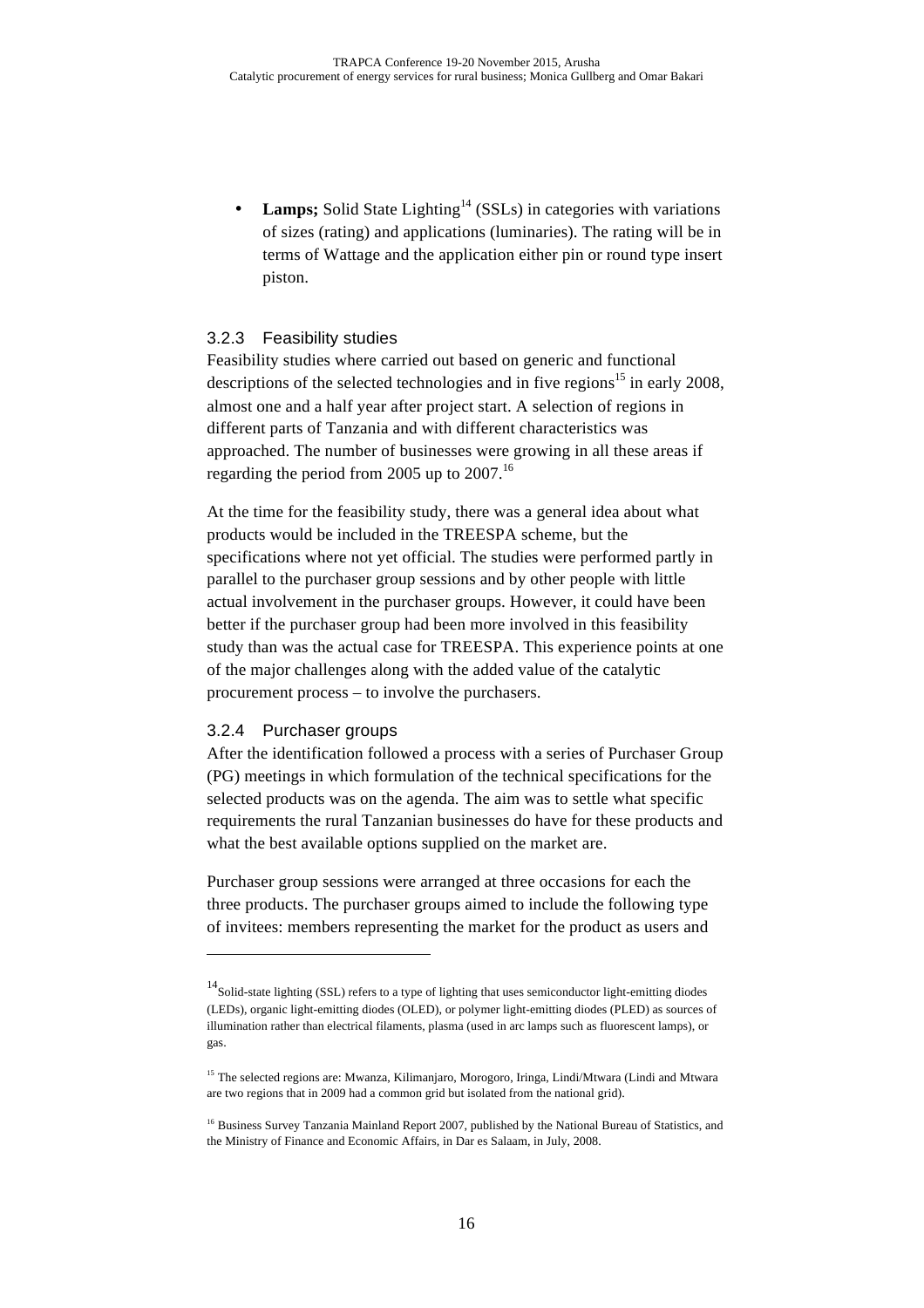owners and/or distributors and dealers; experts on standards; experts for technical specification and/or side technologies or branches including services and installations; experts on safety, health and environmental aspects; experts on criteria for the product produced; persons with experience of public relations and information; persons with experience of design; persons with good knowledge of the market and useful contacts on the market; persons with good knowledge of legislation both national as well as international; persons with experience of evaluation procedures and testing; delegate(s) from the tender board.

In retrospect, one lesson learnt is that the selection process and involvement of purchasers was not completely satisfactory; refer to the above reasoning in the paragraph about feasibility studies and also the coming paragraph about lessons learnt.

#### 3.2.5 Procurement

The purchaser groups produced technical specifications including compulsory and non-compulsory conditions on products and services, after sales services etc. This work is of high quality and possible to reuse. The technical specifications were ambitious and based on advanced product development information from experts and international manufacturers.

Products were specified in terms of electrical features, among them the power factor as being central for efficiency. High expectation on performance and durability were requested. Moreover, it was requested that they fulfil current international standards.

In the tender documentation, it was further detailed other requirements on the equipment design, such as installation, health and safety, operation maintenance and repairs as well as form and design.

Furthermore, a number of requirements linked to the proper market introduction of the TREESPA product were made explicit and compulsory. These aim at finding the supplier who is prepared to seriously reach out to rural customer, also with after sales services. Alternatively, those who are prepared to co-operate with Tanzanian local organisations in this matter. It was also requested that products were labelled in order for the traceability and fulfilment of energy service agreements (as further elaborated in coming paragraphs). The requirements were:

Tenderers *must* describe how to introduce /*the product*/ in the potential market. The product *must* be labelled with the TREESPA label (refer to the description in Figure 2 below). Tenderers *must* indicate their preference in cooperation with local companies in outreach programmes such as financial schemes, warehouse for bulk products, new market development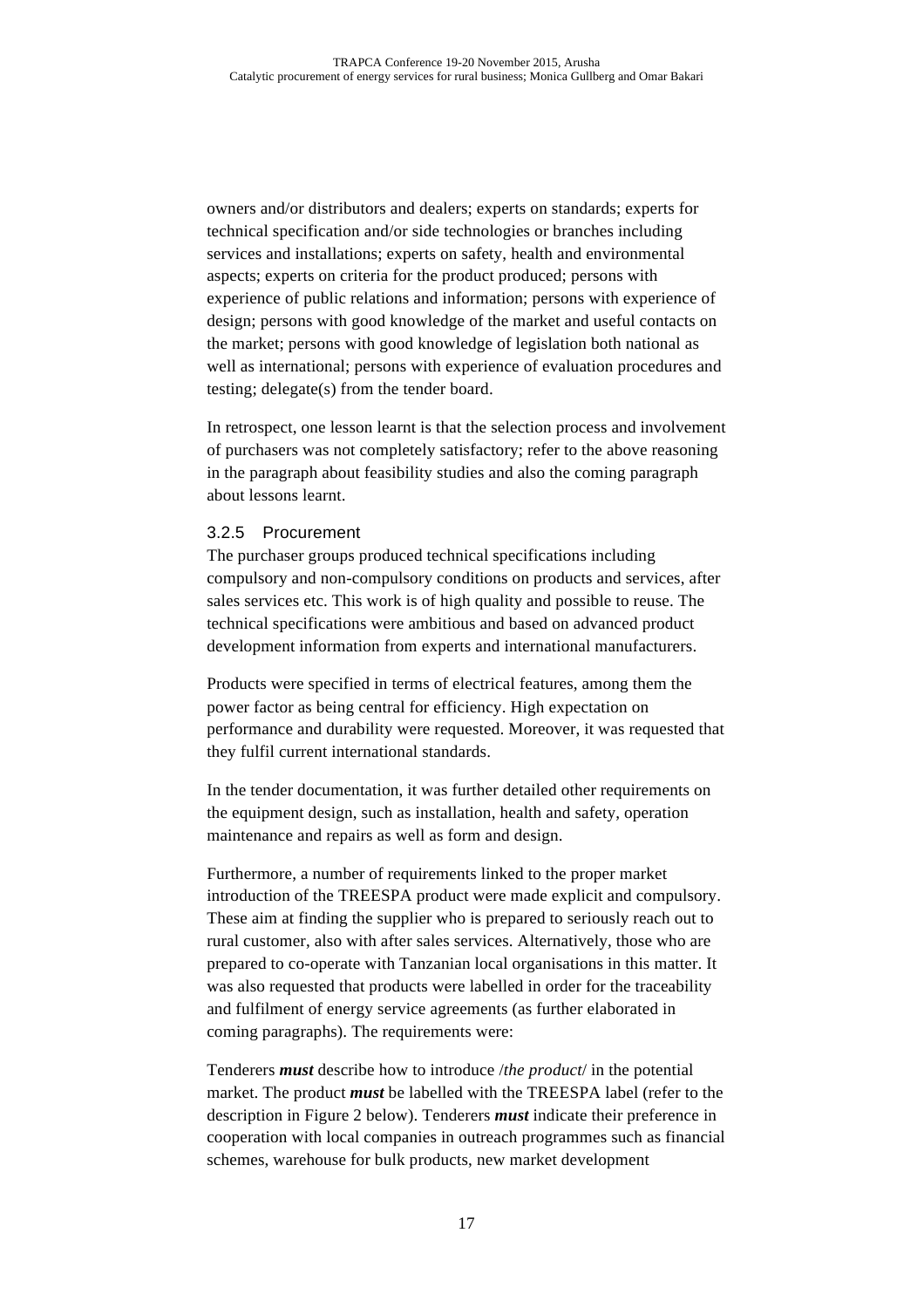programmes etc. Training to local distributors *must* be conducted which will be useful for the market expansion. The training must be described in the tender. Tenderers *must* describe how they are going to provide after sales services for /*the product*/.



**Figure 2 Description of TREESPA Label (logotype)**

Tendering was announced to a limited group of manufacturers. The reason for limiting the call was the limited amount of funds available for procurement up front. EU-project funding within the COOPENER projects could not entail procurement of equipment on large scale. For this reason, and because other financial supply could not be secured within reasonable time, Sido could only perform a simplified procurement. Results were not overwhelming. Incoming tenders were very few and did not fulfil requirements.

However, the project proceeded to purchase equipment that was near to meeting the requests so that these products could be further analysed and demonstrated to the potential buyers.

#### 3.2.6 Energy service agreements

A useful energy service is a combination between energy, equipment and management support for income bringing usage of energy. In 2007, there was no particular organisation established in Tanzania that alone could provide such a complex service. The idea with TREESPA was to attract these service providers. As has been presented above, the pilot was confined to such services that could comply with the national grid, but that would not exclude other power supply options. In the course of its implementation, there was however no other variants of electric power supply involved than on-grid supply by TANESCO. As will be discussed in the future developments paragraph, it is strongly advised to proceed into also off-grid schemes as was the original idea.

Even if the power supplier could in principle provide equipment for rent or instalment payment, it is not feasible for TANESCO at date, since the amount of administration required is too demanding. Instead TANESCO developed services that support access to electricity for those who opt for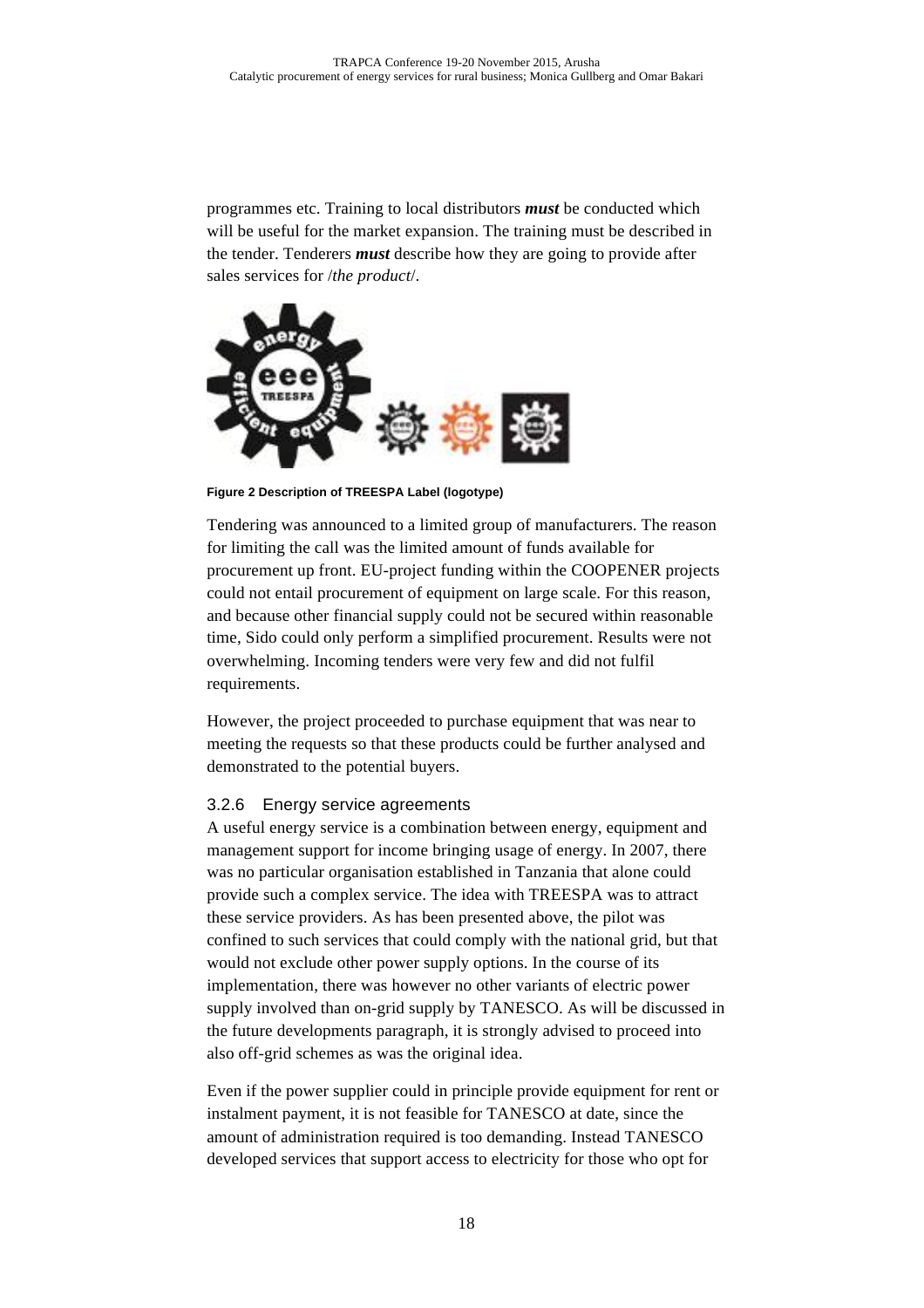TREESPA equipment, i.e. equipment that fulfils the requirements that TANESCO has and that are energy efficient. There were two service schemes, both concerns the connection of electricity**.** Joining up with REA and SIDO, the three parties could together present four (or five) different variants on energy service agreements:

- 1. TANESCO, on REA's request, include energy efficient bulbs in their rural electrification schemes
- 2. SIDO provide hire and purchasing schemes for those who want to buy a TREESPA welding machine or motor
- 3. TANESCO provide support to those customers who wish to connect on instalment, and with a TREESPA product you will be given priority to this. (4) There are two kinds of financing, one via TANESCO, the other via an external bank
- 5. SIDO have designed a lamp retail scheme that can be launched only if there is seed money from some external source

Through the co-operation between SIDO and TANESCO, a rural business could opt for TREESPA energy efficient technologies and instalment schemes for both equipment and connection to the grid. For the majority of SMEs, this opportunity is a good affair that would develop into sustainable income bringing activities. Better if compared to generating own electricity, buying less energy efficient equipment, constructing own appliances with relatively poorer performance - or processing by hand.

#### 3.2.7 Demonstration and testing at site

The real key to any viable business solution for energy service suppliers is the actual financial viability in selecting the new products and services. In TREESPA, efforts were made to demonstrate how new equipment could be beneficial for individual businesses.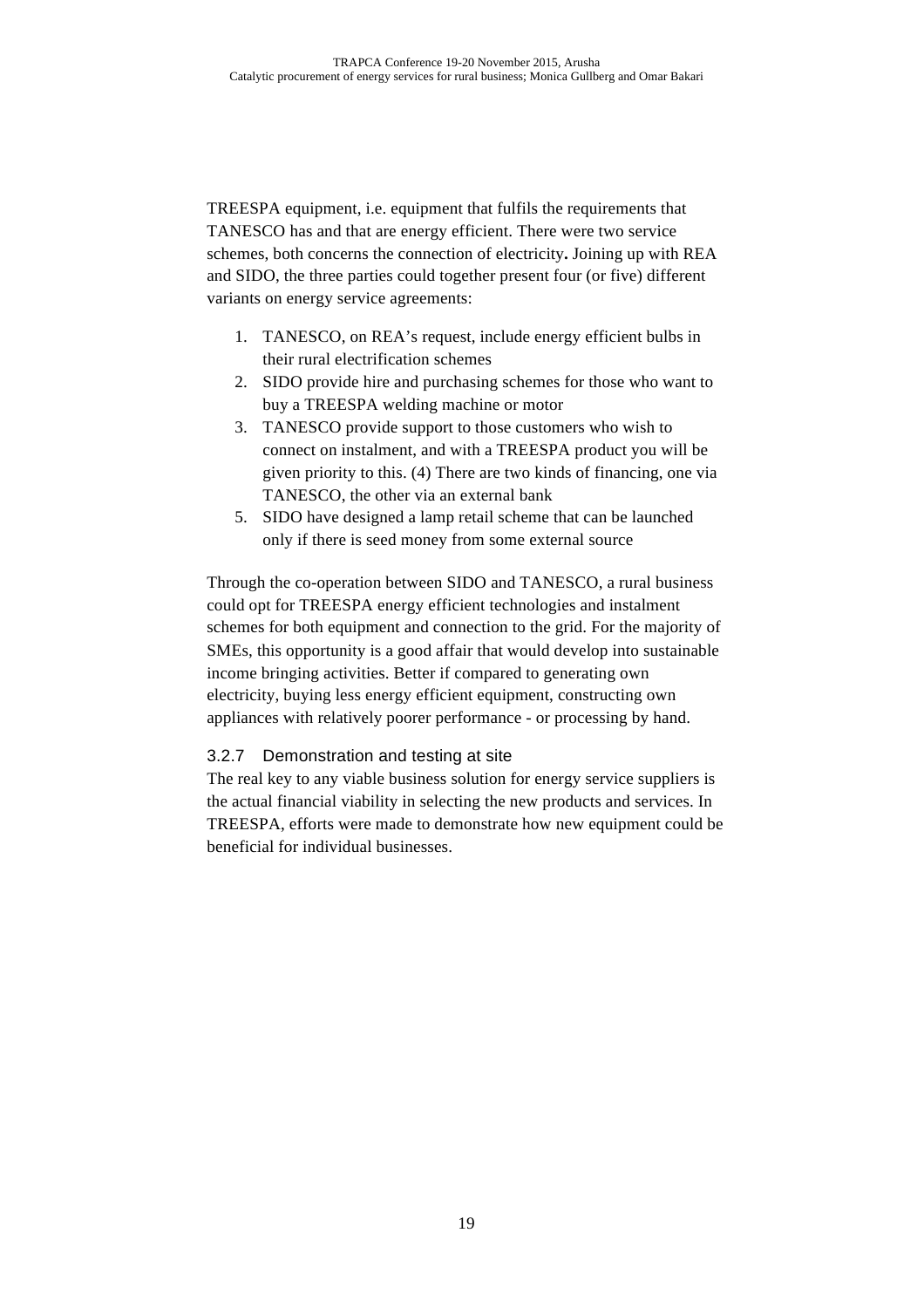

**Figure 3 Senior technician Mrs Sabina Daati from TANESCO headquarters tests equipment in Kilosa.**

**Figure 4 Group of local entrepreneurs view demonstration of welding machine in Kilosa.**

#### *3.2.7.1 Welding machines*

The welding machine was actually tested once at a work shop in Dar es Salaam, and with SIDO staff doing the observations, while an experienced welder did the work. On site tests are carried out with one selected, local and skilled welder at each site.

Both in Dar es Salaam and at site the test was conducted so that two pieces of material were joined with a straight joint. The same person carried out the same work (same metal and electrode) but with two different machines. Current, absolute power and energy was measured and data logged with 60 seconds interval for up to ten minutes.

Demonstrations and laboratory testing of the TREESPA welding machine has given very convincing results. The traditional machines, although they are somewhat cheaper, tend to use about 15 % -25 % more energy. Sometimes even 60 % more energy. For further estimates regarding the energy saving potential, it was assumed that a traditional machine uses 20 % more energy than a TREESPA machine.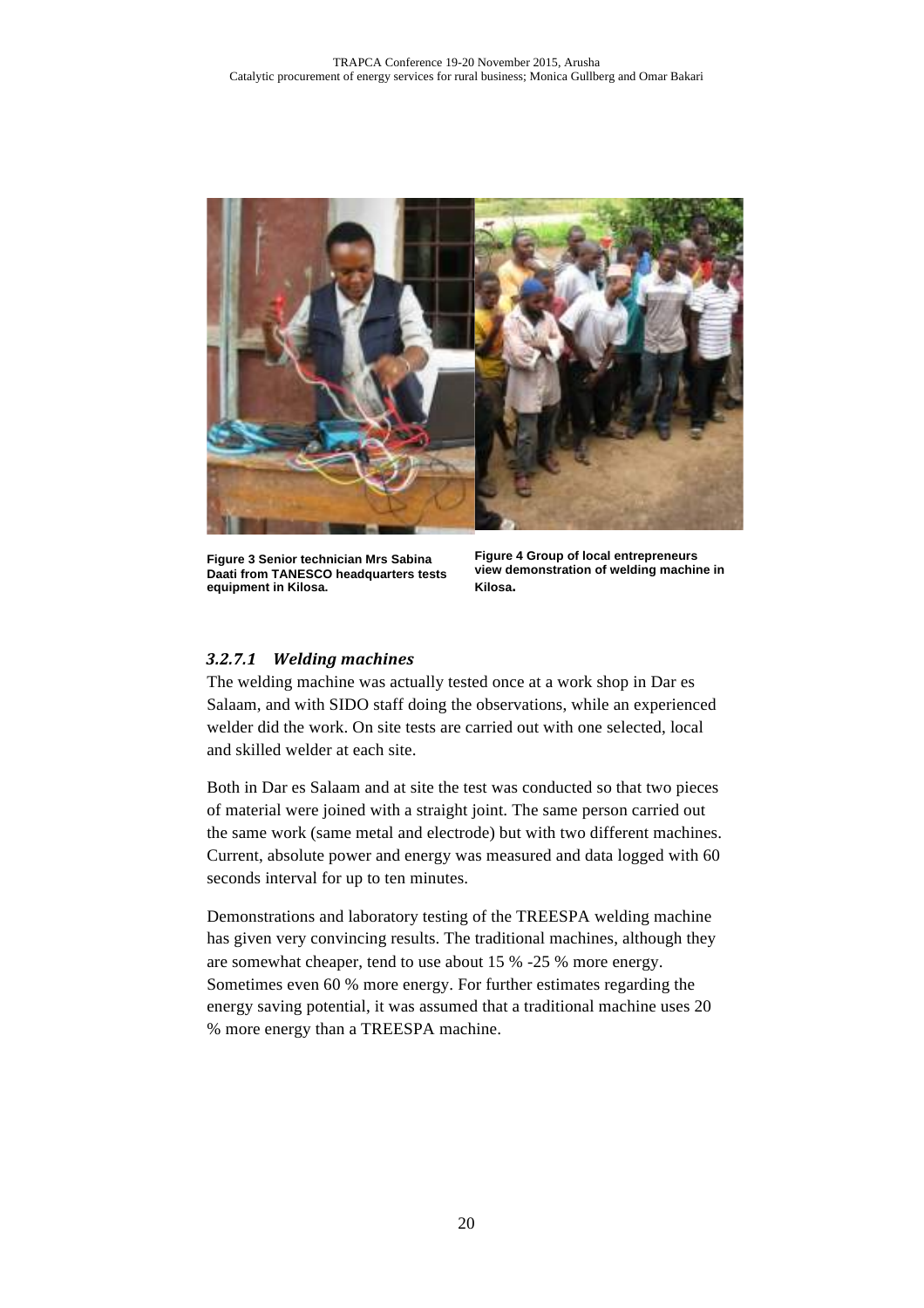

**Figure 5 Existing welding machine being tested on site in Kilosa**

**Figure 6 TREESPA welding machine being tested on site in Kilosa (ESAB THJ 140 arc welding machine)**

#### *3.2.7.2 Electrical motors*

Maize milling or sun-flower oil pressing are machines that commonly are run by 10 HP motors in rural areas. Tests at each the five sites were performed such that one such machine was run for up to 15 minutes using its original motor and then using the TREESPA motor.

For motors in Tanzania, the existing equipment is a mix of old but genuinely well performing motors and new sometimes less good. Testing existing motors and comparing them to what were sought for in the TREESPA procurement schemes was very important. There are old motors with good performance, and there are new with poor performance.

The field tests show examples of when the existing motor is just as efficient as the new TREESPA motor. On the other hand examples were also found when 80 % of the energy used by the existing motor could be saved by installing a TREESPA motor. Old motors can be re-winded locally, and it is not totally certain that the declared rated power out-put is still correct.

For estimates about energy savings from introducing the TREESPA motor in Tanzania, it was assumed that around 5% energy can normally be saved.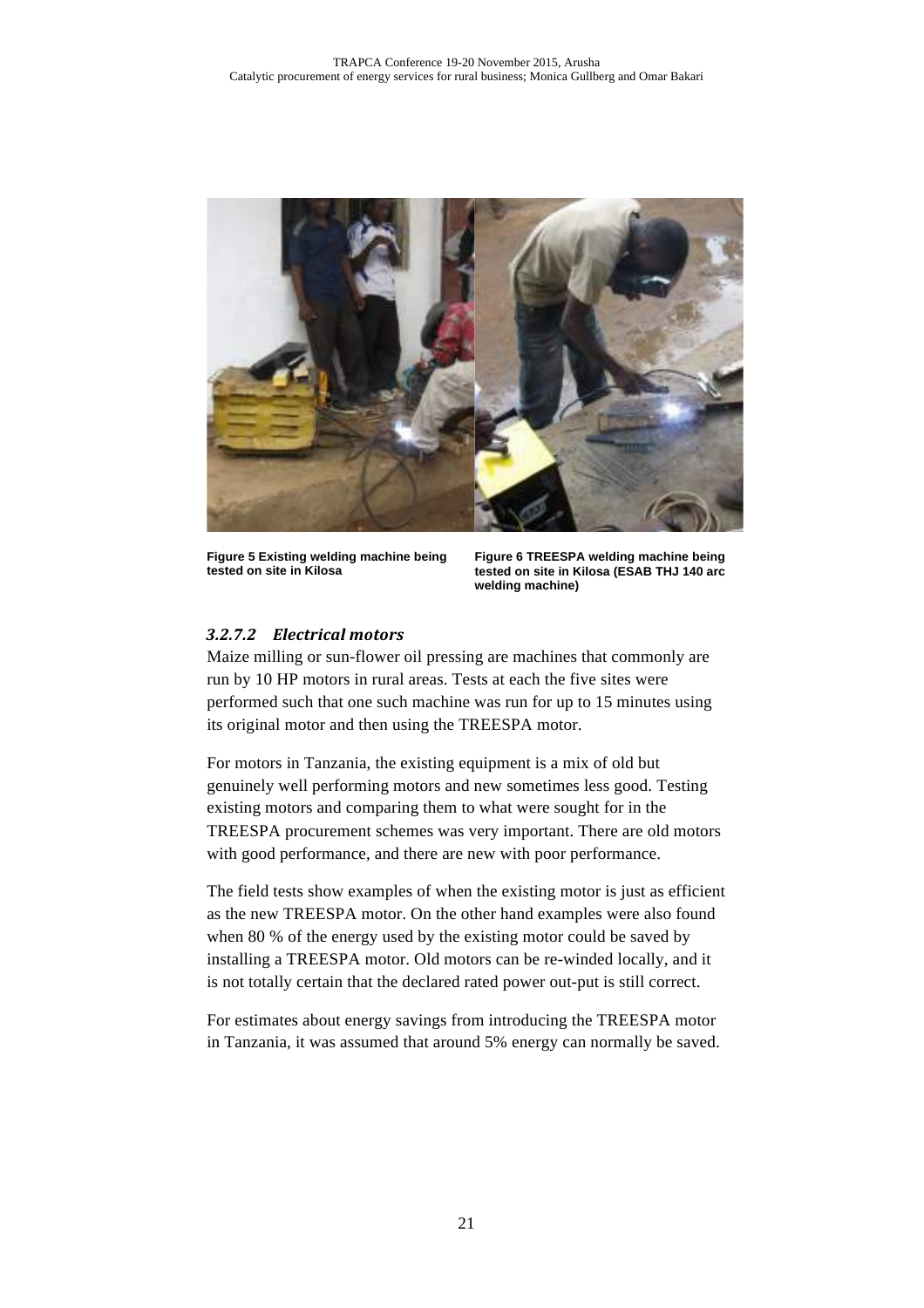

**Figure 7 Existing motor being tested in a maize mill in Kilosa.**

**Figure 8 The TREESPA motor being tested in a maize mill in Kilosa. (BEVI High energy efficient SEE motor)**

#### *3.2.7.3 Lamps*

Lamps were not tested or demonstrated in field, because the lamp type was still only at a prototype stage when demonstrations were due, and we did not know the price.

Instead, the technical features as given by the manufacturers were used for a comparison. The LED-lamp cuts energy used for lighting with 83 % if compared to an incandescent bulb, and around 13 % if compared with a CFL. For the estimates made on energy saving for individuals and at national level, 75 % energy saving have been assumed.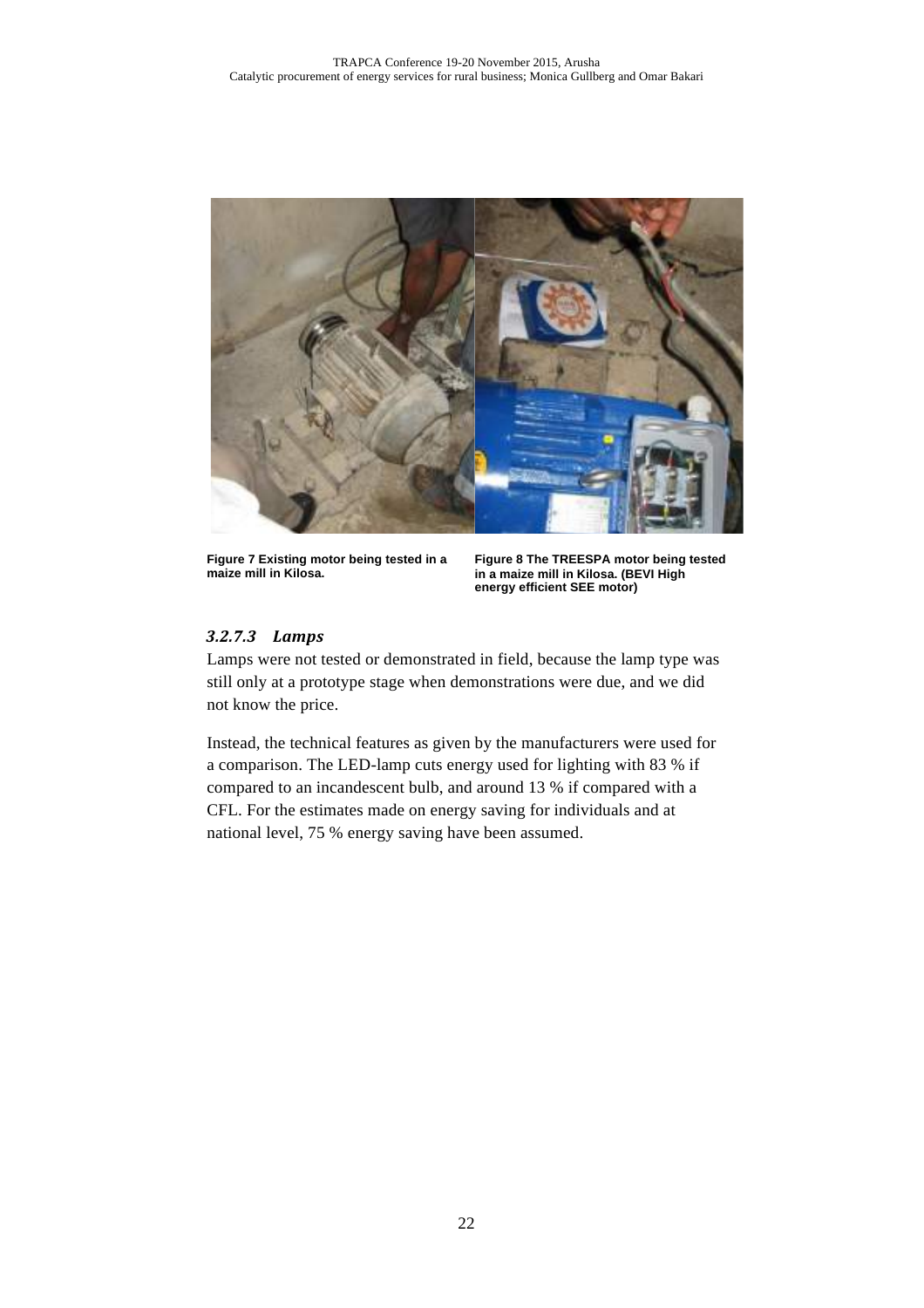

**Figure 9 Traditional incandescent bulb Figure 10 PHILIPS MASTER LED-bulb Glow A60**

#### 3.2.8 Financial viability

Financial support for investing in energy efficient products is highly requested among the approached entrepreneurs. It is therefore interesting to estimate the full life cycle cost for different options so that both the entrepreneur and the lending organisation can calculate their financial risks.

Bank loans are generally difficult to get at low rate in Tanzania. The hire and purchaser scheme that SIDO could offer in 2009 had high rate as well, 22 %. Based on test results, comparative cost calculations were made. Parameters are applied as presented in Table 1.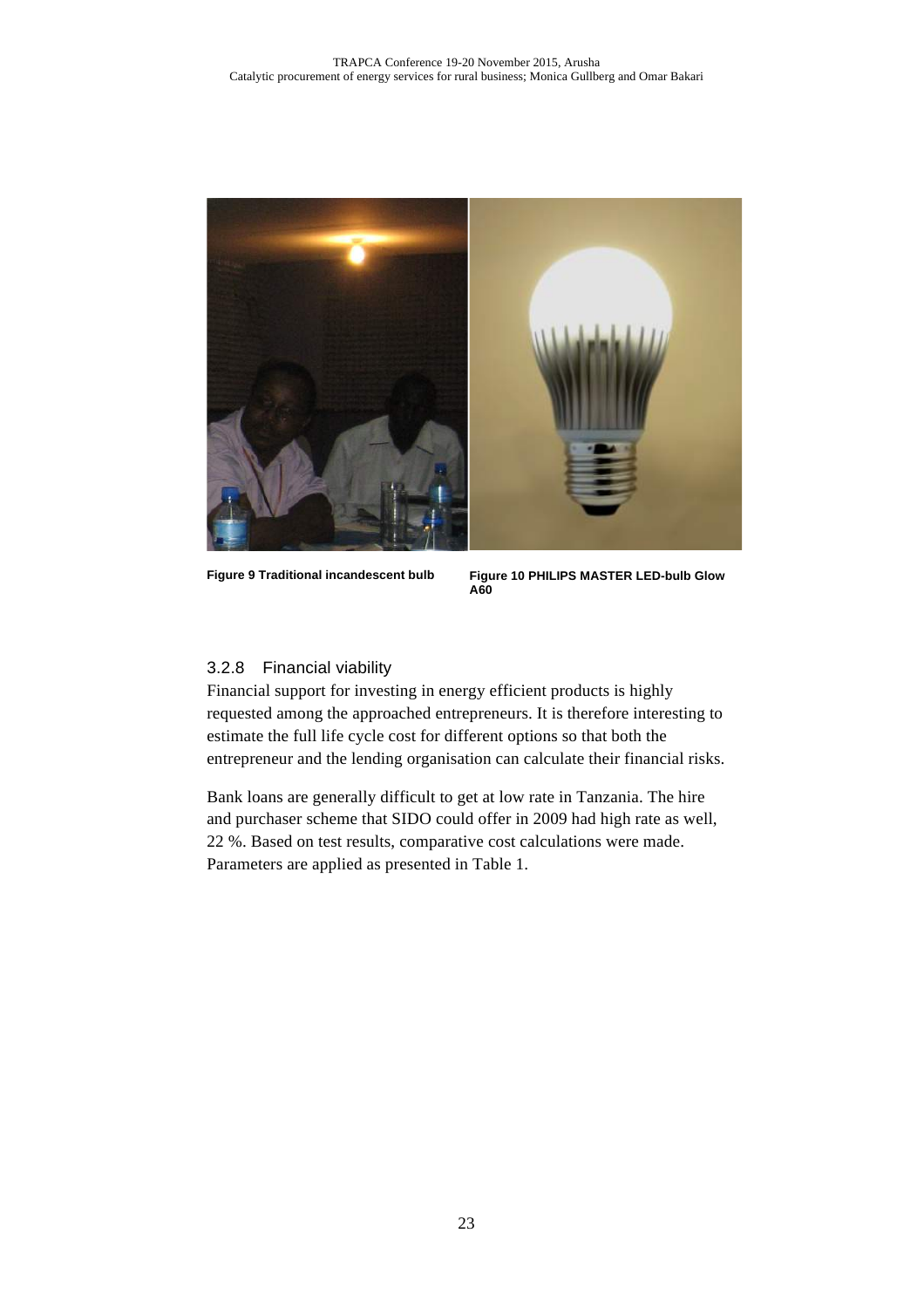#### **Table 1 Parameters for cost comparisons**

| <b>Parameter</b>                           | <b>Welding</b><br>machine | <b>Motor</b> | Lamps, 5 pieces      |
|--------------------------------------------|---------------------------|--------------|----------------------|
| Rate of return                             | 22 %                      | 22 %         | 22 %                 |
| Loan pay pack period, years                | 2 years                   | 3 years      | 3 months             |
| Price per kWh, Tanzanian shilling (Tshs)   | 120                       | 120          | 120                  |
| Hours per month                            | 120                       | 120          | 150                  |
|                                            |                           |              |                      |
| <b>Traditional option</b>                  |                           |              |                      |
| Life time                                  | 5 years                   | 10 years     | <b>1 000 hours</b>   |
| Investment cost, Tanzanian shilling (Tshs) | 400,000                   | 400,000      | 2,000                |
| Rated output                               |                           | 7.5 kW       | 200 Watt             |
| <b>Overall efficiency</b>                  | 0.59                      | 0.79         |                      |
|                                            |                           |              |                      |
| <b>TREESPA option</b>                      |                           |              |                      |
| Life time                                  | 10 years                  | 25 years     | <b>25 000 hours</b>  |
| Investment cost                            | 650 000                   | 1 500 000    | 50 000 <sup>17</sup> |
| Rated output                               |                           | 7.5 kW       | 35 Watt              |
| <b>Overall efficiency</b>                  | 0.72                      | 0.91         |                      |

The TREESPA welding machine is financially feasible even with the relatively high rate, and a loan pay-back period of two years. For a business, that can contribute more than 30 % of capital cost and thus reducing the loan further, the TREESPA welding machine can be repaid within less than a year and from that point in time monthly expenditures will be lowered. On full life cycle basis, the costs will be cut with around 12 % - 15 % with the TREESPA welding machine and the SIDO hire and purchaser scheme, refer also to Figure 11.

The TREESPA motor can be financially viable for some but not for all given the characteristics of existing motors in the country, the present BEVI SEE motor, and the high rate of return. Some of the motors sold in Tanzania at low price (only 25 % of the BEVI SEE motor) declare similar overall energy efficiency as the standard BEVI Sg/Sh motor, but they are assumed to have shorter life time. However, the financial viability of the TREESPA motor has to be assessed further. Should the cheap motor have an overall efficiency below 0.79, the TREESPA motor would be financially viable under the given circumstances, refer also to Figure 12. If better loans can be found, a motor with lower overall efficiency would be sufficient.

Testing existing motors around the country and comparing them to what has been specified in the TREESPA procurement schemes is very

 $\overline{a}$ 

 $17$  This is the price at the prototype stage, about USD 50.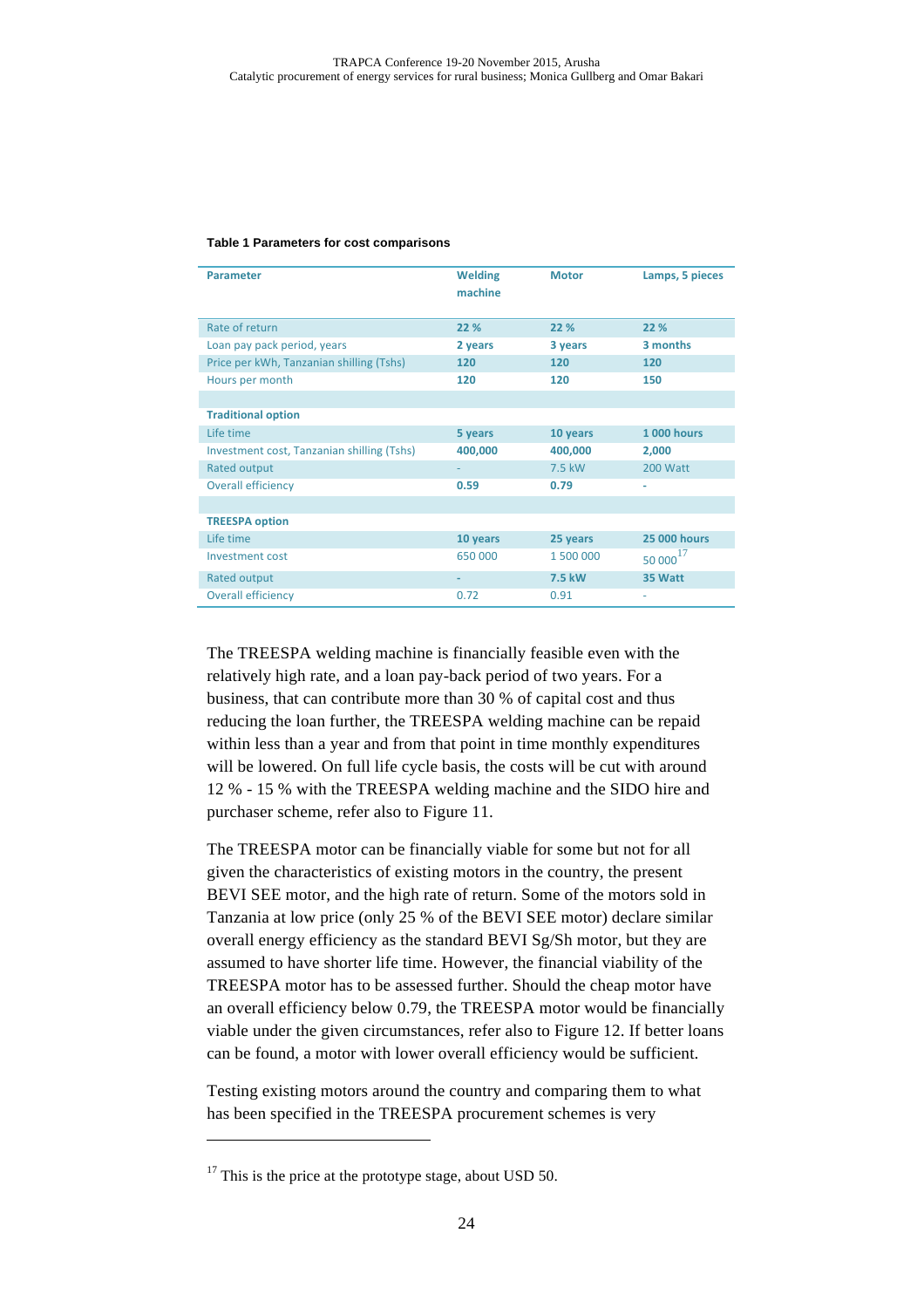important. There are old motors with good performance, and there are new with poor performance.

In TREESPA we sought motors, both single phase and three phase that can perform well, are durable, and energy efficient. It is rare to find single phase motors on the market with output capacity above 5 HP, and their energy efficiency is then normally not the best. The TREESPA motor that we could demonstrate cut energy costs with around 5 % only compared to most existing motors. It is not negligible, especially not in the national point of view, but even more efficient or cheaper high-energy efficient motors are needed in order to be able to reach out broadly as long as the interest rates are as high as they are.

The TREESPA lamp is as well financially viable for the end-user over a period of up to ten or even fifteen years under the given conditions. The cost is cut with around 40 %. For the lamp, however, the hire and purchaser scheme was not applicable in 2009. Should someone choose to buy the TREESPA lamp without borrowing money, it would certainly be financially viable, refer also to Figure 13.



**Figure 11 Monthly cost comparisons between a TREESPA welding machine and an old welding machine (in Tanzanian shillings, Tshs)**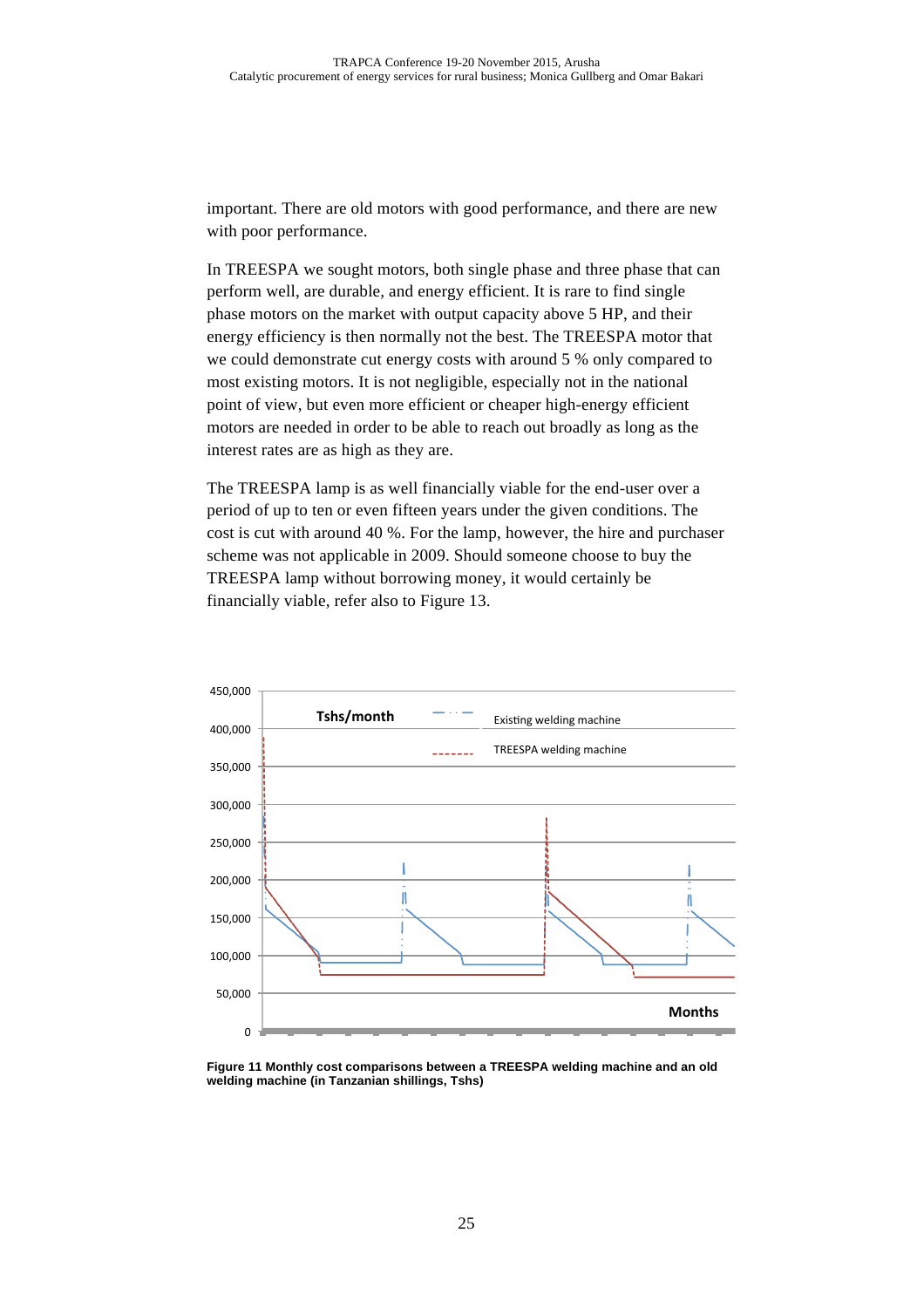

**Figure 12 Monthly cost comparisons between a TREESPA motor and cheaper option available in Tanzania (in Tanzanian shillings, Tshs).**



**Figure 13: Monthly cost comparisons between 5 TREESPA lamps and 5 incandescent bulbs (in Tanzanian shillings, Tshs).**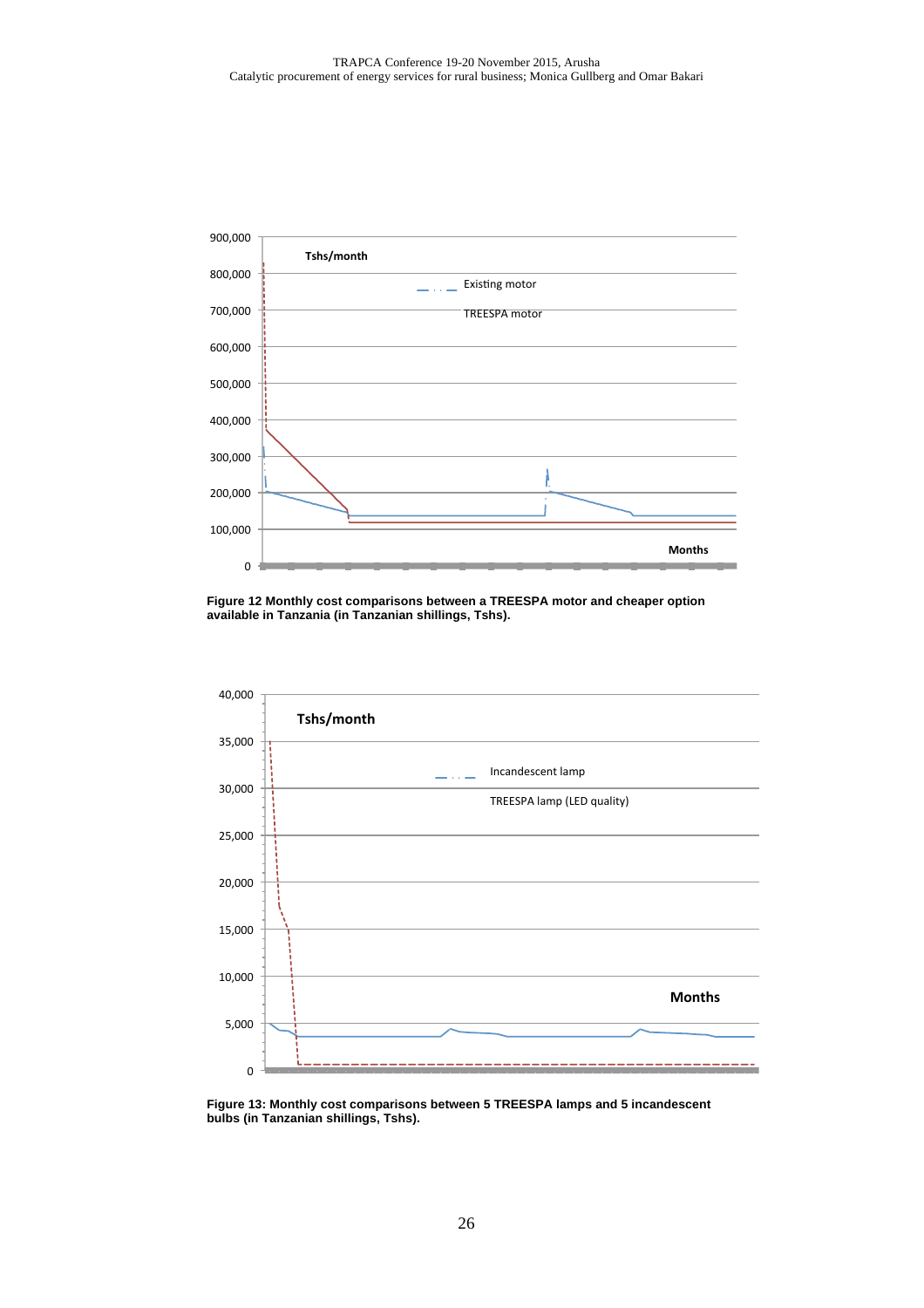# 3.3 Summary of results for the TREESPA project

TREESPA managed put energy efficiency on the SME's agenda and helped develop cooperation between SIDO and the energy sector whereby the large scale development goals of Tanzania can be successfully channelled down to small rural businesses.

For the country, the surge for power production can be lessened through the introduction of more energy efficient end-use appliances. On a national level the estimated potential savings are as presented in Table 2.

**Table 2 Estimated possible energy savings per year in the country and per product**

|                 | <b>Products' estimated annual market</b> | Estimated possible energy savings per year |
|-----------------|------------------------------------------|--------------------------------------------|
| <b>Lighting</b> | 8 million                                | $\approx 400 - 600$ GWh                    |
| <b>Welding</b>  | 2 000                                    | $\approx$ 4 GWh                            |
| <b>Motor</b>    | 40,000                                   | $\approx$ 25 GWh                           |

There is clearly a demand in rural areas for good equipment and the potential is grand for Tanzania to further develop catalytic procurements and labelling of energy efficient products.

One of the most important project results has been to implement the concept and analyse what partners may co-operate and how. It has been important to demonstrate the possibility of catalytic procurements and efficient energy services provision.

For the catalytic procurement concept to suit the sub-Saharan market there are however room for improvements as identified from the TREESPA pilot.

# 3.4 Lessons learnt

# 3.4.1 Management of a multi-party initiative

The introduction of a scheme built upon a broad co-operation between Tanzanian partners in traditionally different sectors is demanding but worth-while because it leads to understanding gaps in the current energy service provision. It is through this co-operation that new solutions can be developed for the benefit of rural end-users. However, for the actual launching of new concepts like TREESPA, it has become obvious that the different organisations have different routines as regards:

- Decision making
- Customer relations
- Co-operation with external consultants
- Outsourcing and procurement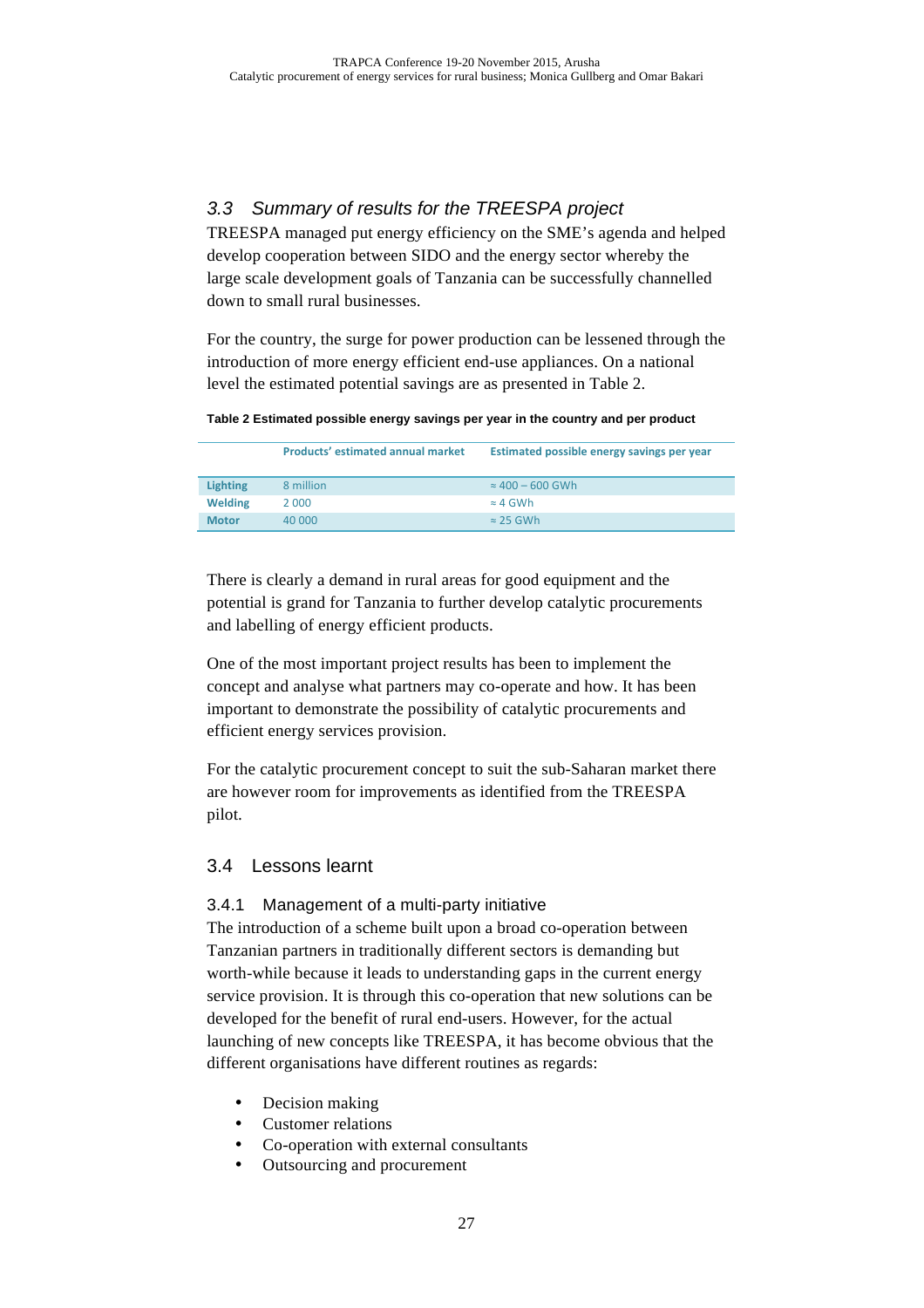Information and outreach

One observation is that it has been very important to give time to the TREESPA project partners to meet and interact. For example, while energy supply matters is traditionally hosted by the energy sector, the organisations in the energy sector over time appreciated the resource that SIDO provides in their rural presence, meeting rural SME's and providing knowhow and long-term support to those. With a little support, an organisation like SIDO is very well placed to 'do the job' that nor energy suppliers neither equipment suppliers tend to, albeit their knowledge about energy efficient equipment and its paramount importance for the national electric energy use.

SIDO on the other hand, beyond dealing with each and every SME separately, need support to think big, to negotiate to clarify business schemes for funders to understand and trust.

Tanzania imports a lot of equipment and has over the years attracted grand sums of bi-lateral and multi-lateral aid money. However, it is clear that institutions and end consumers can still develop their skills in proactively putting a pressure on the partners delivering products and services and learn to negotiate better conditions for themselves.

A private sector actor representing the concerned business sector and with focus on energy service provision could have been an appropriate catalyst for the purchaser group. When implementing TREESPA, no such actors were identified in Tanzania.

#### 3.4.2 Critical factors for sub-Saharan Africa

The following factors have been identified as critical for a successful implementation of catalytic procurements in sub-Saharan Africa:

#### *3.4.2.1 To Create Trust*

#### $3.4.2.1.1$  Trust in the catalyst

The umbrella organisation for the catalytic procurement must be trusted among the end-users and the suppliers as being non-bias and noncorrupted. It must also have proven general knowledge of the rural energy service requirements, and appropriate channels to reach those potential customers.

If the umbrella organisation is not trusted or if it is not given the right to make relevant decisions on the prioritisation and implementation of the catalytic procurement programme as regards the timing and conditions for support, the process will be severely hampered and hardly worth starting.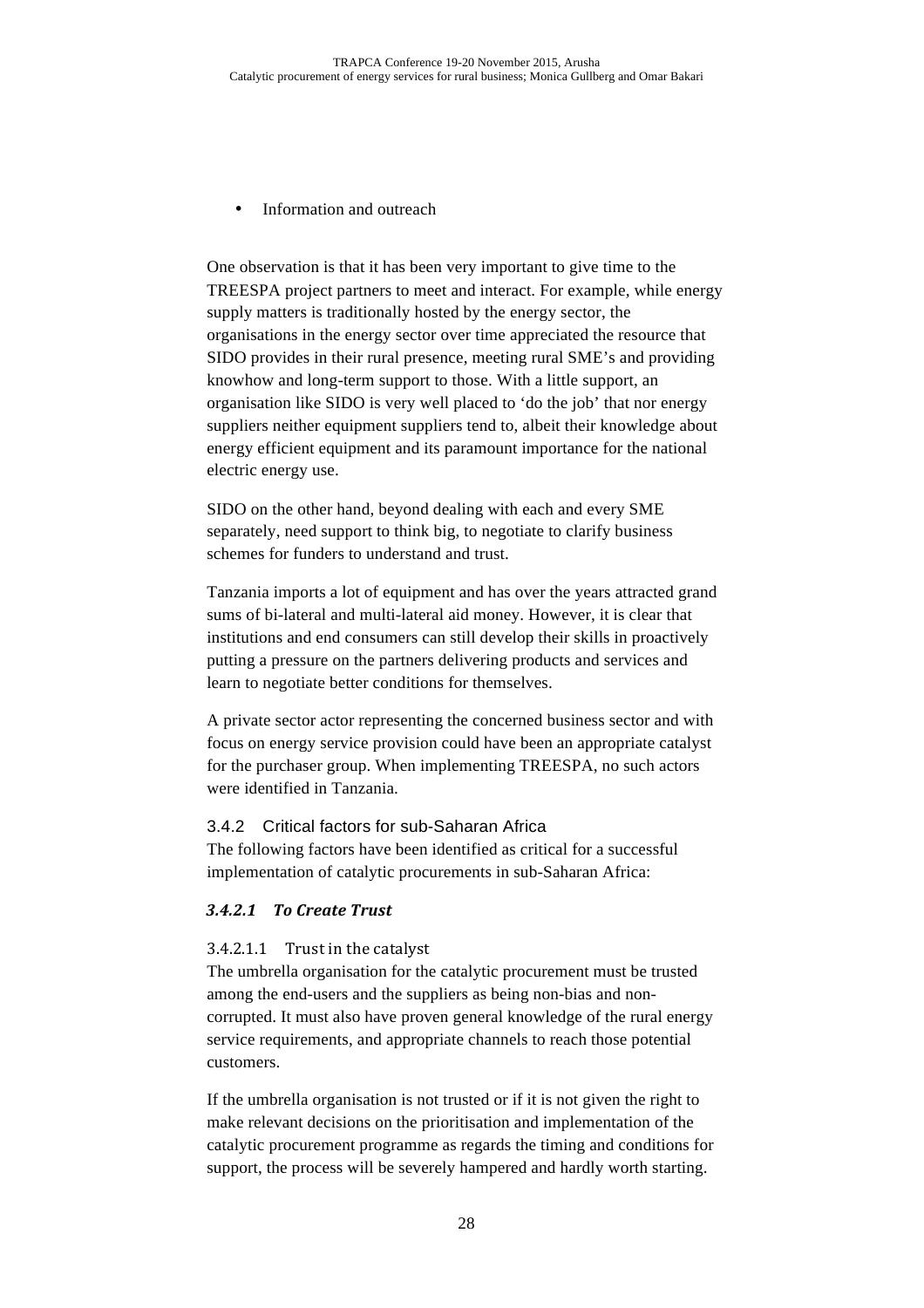It is advised based on the TREESPA experience that a private sector actor can be more efficiently leading the purchaser group. However, this actor still needs to be viewed as strongly supported by concerned ministries, agencies and organisations. Building trust requires to show competence and to show sincere interest in the customers and suppliers, thus the market development both initially and in the longer term.

#### 3.4.2.1.2 Trust between suppliers and customer

It is further likely that the confidence issue between market stakeholders is weak. Rural customers generally have low trust in products, spare parts and financial schemes to reach rural areas. Financing institutions generally have limited confidence in providing loans at low interest rate for the purchase of small portable assets that can easily be sold on a second hand market. Manufacturers may have doubts whether the market for their products is really there in rural areas.

In other words - the culture is of great importance and the tradition among sub-Saharan African authorities to engage in marketing activities is likely to be weaker than in many countries where Catalytic procurements has already been implemented.

Experiences show that there might also be a threshold among companies to overcome for collaborating with authorities or other companies. Also, the established market in sub-Saharan Africa does not traditionally have a strong culture with technology innovation, and the purchasers do not have a strong culture of coordinating themselves.

General factors restricting international investors in sub-Saharan Africa include:

- Poor infrastructure
- Non-educated labour force
- **Corruption**
- Unsecure paying ability among customers

#### *3.4.2.2 To demonstrate potential for sufficient volume*

If the manufacturers judge the potential markets for the selected technologies as insignificant, it is most likely that they will not be interested in participating in the procurement. Therefore, the project has to include a market of sufficient potential. It will be beneficial if services or products are demanded on a broad base. It is likely that rural customers in many sub-Saharan countries have very similar needs and the schemes can be repeated in several countries, or perhaps even coordinated over a few countries – especially if the catalyst is a private actor.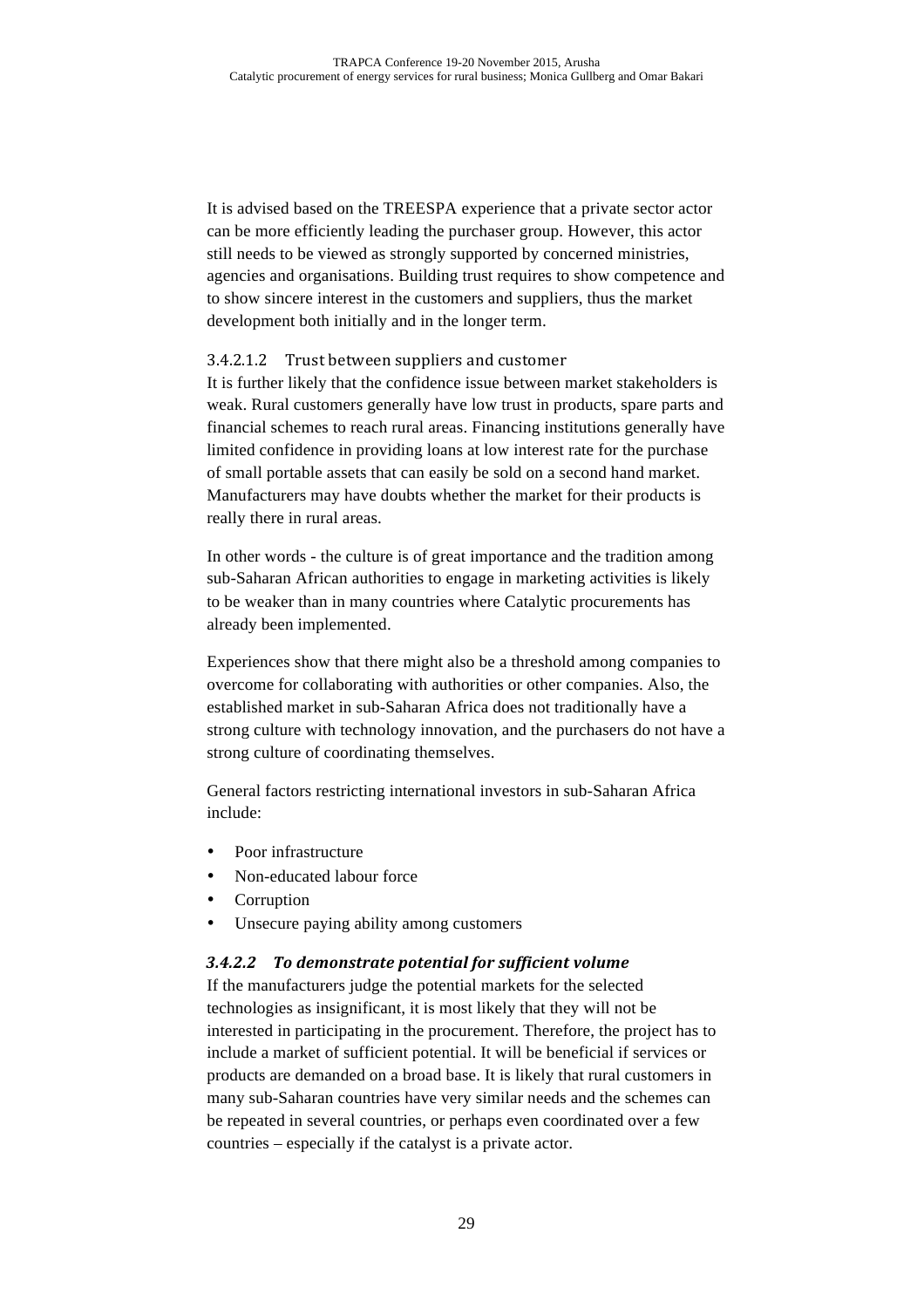# *3.4.2.3 To demonstrate the potential project benefits*

New and un-established ways of approaching the market, as well as introduction of new technologies can easily get a bad reputation, if not properly implemented. It is therefore important to demonstrate the results in a transparent manner.

# *3.4.2.4 To have good financial support for the project*

Lack of long term financial support has been pointed out by the Swedish Energy Agency among others, as a problem for getting catalytic procurements successfully implemented. For the TREESPA project, lack of secured financing for large volumes' procurement was a drawback.

# **4 Recommendations for future development**

# 4.1.1 Promote the concept

The concept of catalytic procurement is new in sub-Saharan Africa, as is also the market concept. It is therefore important to promote the concept of catalytic procurements as often as possible so that stakeholders get more familiarised with the concept and the meaning of it.

Conclusions from TREESPA as well as from implemented catalytic procurement schemes in Sweden show that also the contact network that the customer group has is very important for the marketing of the concept. It is important to get customer stakeholder groups to participate in the process, and give them time and resources to get to know each other; their specific needs; and demand of new services.

It was experienced in TREESPA that the purchaser group had insufficient control on the market information from the demand side. It relied too much on market research information conducted by a third party. Thus demand side information could be presenting a misleading picture to the purchaser group that in turn poses a risk to take the wrong decisions. It is therefore recommended that members from the purchaser groups are invited to be part of the market assessment.

The new services should also be marketed in order to help the winning suppliers and the purchasing customers to bring the service on the market. This should, according to Swedish Energy Agency, be done already during the feasibility study of the catalytic procurement (which means when interesting function specifications have been selected and the feasibility study for these started). In the TREESPA project, information and results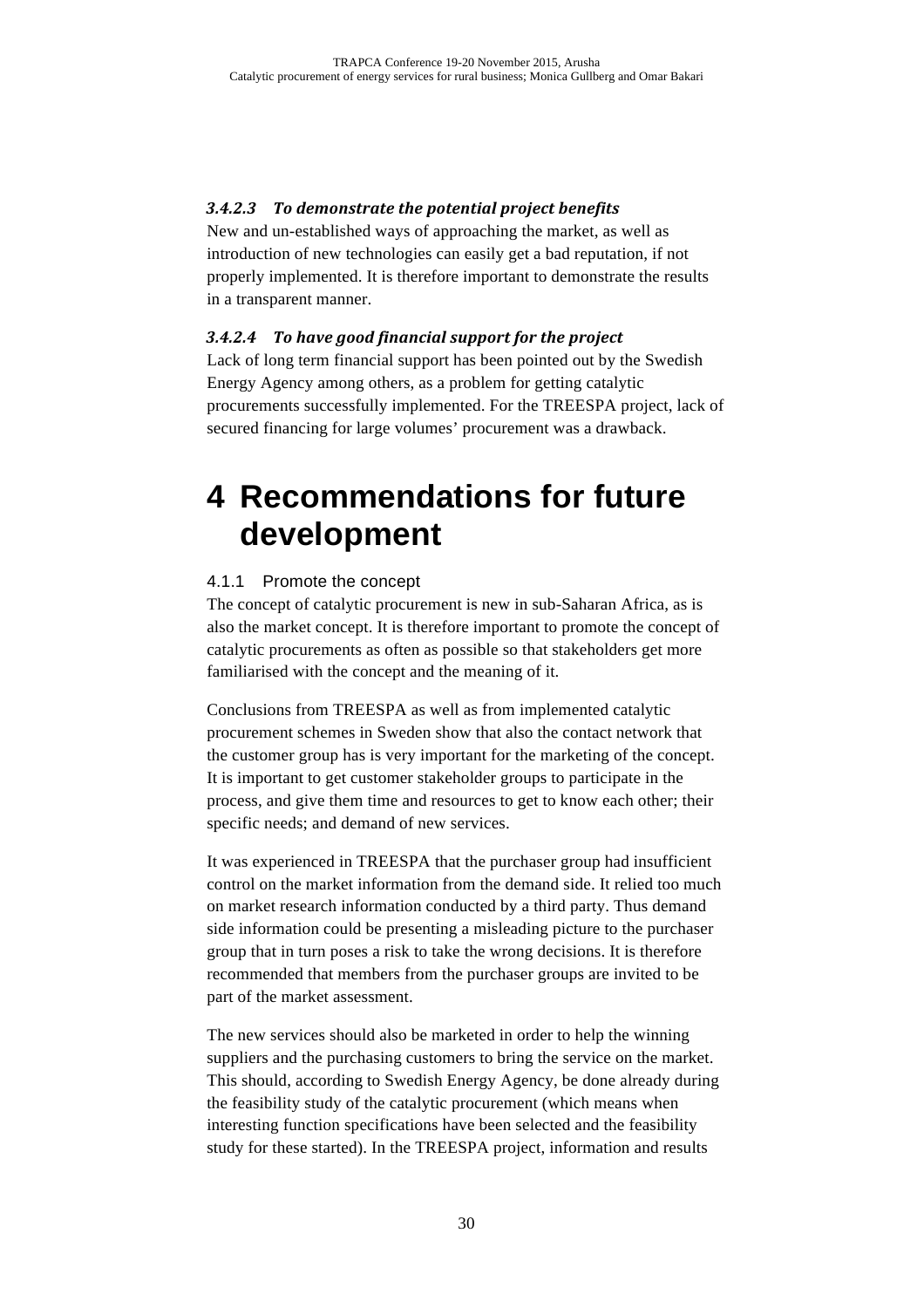from the feasibility on the one hand and the purchaser group on the other were not consolidated early enough.

Ideally the catalyser should also be able to inform about other energy service procurements in pipeline, because a supplier may want to be prepared to take on also coming schemes.

#### 4.1.2 Select services carefully

It is important to carefully select the services that should be included in the catalytic procurement scheme. The views and engagement of the purchaser group are of outmost importance. In the TREESPA pilot, it was experienced that the end-user demand could have been captured even better.

One challenge however in the rural areas of sub-Saharan countries is the balance between providing information and creating expectations. It is recommended that an information process involves several steps, starting by a broad problem formulation and narrowing down to a specific service. Each step need reach the end-users and there viewpoints understood. The actual interest from the customer end cannot be fully understood until the service is actually demonstrated in a pilot, including cost specifications and other conditions.

As mentioned above, the purchaser groups must still represent purchasing volumes large enough to make it trustworthy for manufacturers that the new product; system; or process selected, will be large enough to make it profitable to participate.

The performance of a reliable market study (feasibility study) for the selected service is important for each of the selected products, systems or processes.

It is also valuable that suppliers, already in an initial stage are given the opportunity to express their viewpoints on the specifications for the selected services. The reason for this is to give feedback into the project on the proposed requirements; are the requirements too simple or too hard to achieve? Does the technology and service already exist? Will the intended product/technology be impossible to produce at a reasonable cost?

A method proposed by the Swedish Energy Agency is to invite suppliers to a workshop before launching the procurement scheme, where these issues can be discussed.

Due to the novelty of the catalytic procurement concept and the aim to carry out three schemes in three years, TREESPA was not able to cover complex service demands. The schemes were narrowed down to equipment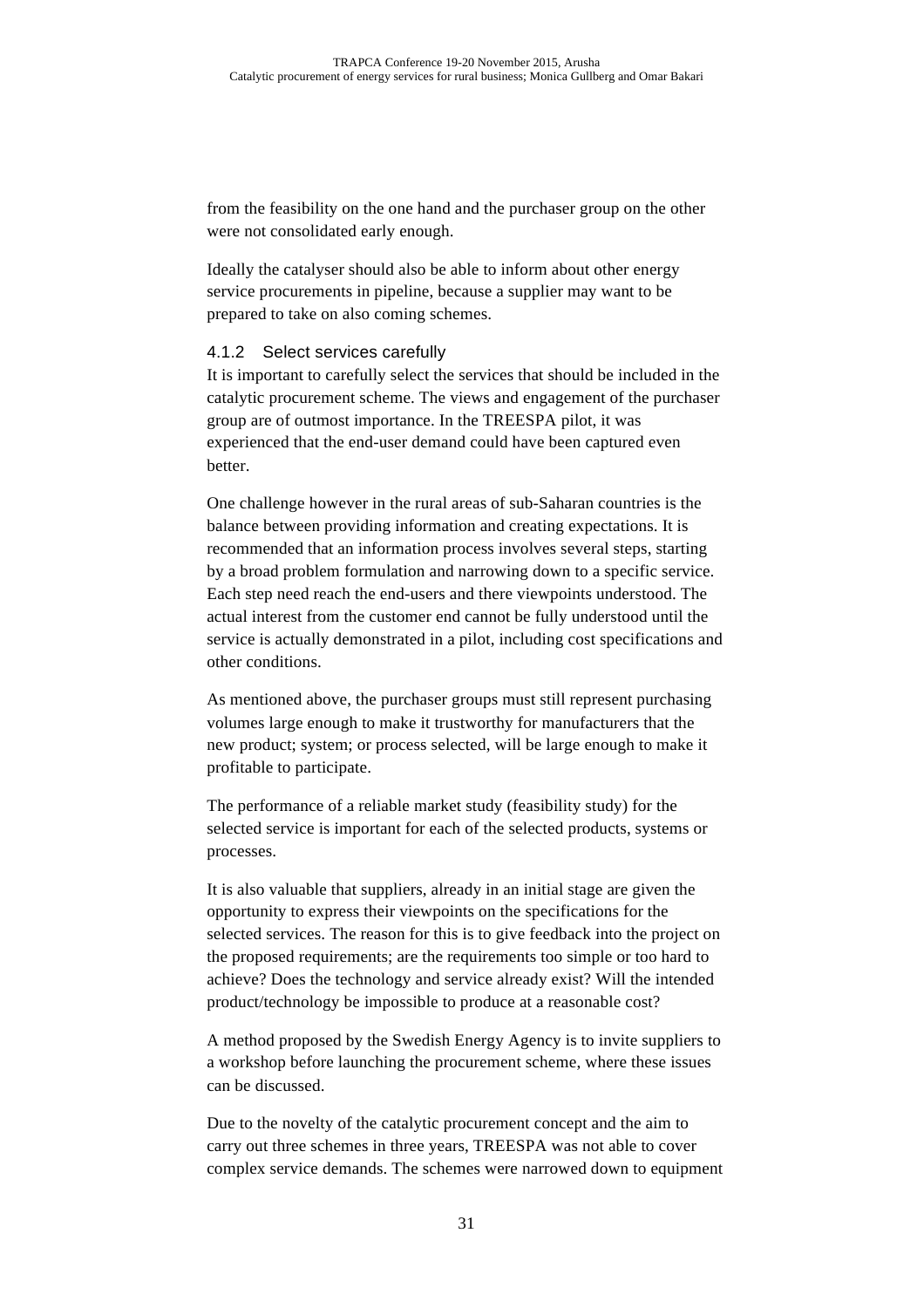that can be used in the national grid. Also, system solutions were avoided, i.e. mechanical applications with many parts. The reason for this was that clear evaluation criteria was deemed important in the pilot. For future development, it is strongly recommended to proceed into also off-grid schemes as was the original idea and to allow system solutions.

#### 4.1.3 Allow time

The TREESPA project could not afford to let processes happen in sequence as would have been desired. Instead, activities had to be planned in parallel. For example, the market assessment and the purchaser group meetings were partly parallel in time and tasks were split between different actors. The project plan and financing had been too optimistic as regards early results from different initial activities such as the mapping of demand and identification of relevant purchaser group members. Still, the general perception among the end-users is it took much too long between the first visit, when services and technologies were initially discussed and the second visit, when actual products were demonstrated. The recommendation is therefore to plan for longer time so that all concerned parties can share the same information and make sure to have members from the purchaser group in the market assessment.

#### 4.1.4 Consider the evaluation of the project

Already in the beginning of the project, the evaluation strategy should be settled. In addition, special evaluation criteria shall be set up for each single catalytic procurement scheme. This is very important for the clarity of the actual procurement of services and for deciding on financial support – it must be clear what service should be provided before the supplier can attain financial support from the catalyser and to what extent financial support can be provided.

#### 4.1.5 Secure financing

Financial support facilitates a successful implementation of catalytic procurements when costs of services are somewhat beyond the customers' paying ability. The following measures are recommended:

• Initial (Zero) series support through direct financial support to the winning supplier(s) for producing a first series, as to facilitate the market entry of the selected product. The need for a zero series support is of particular importance if the technology promoted is a new technology also from a global point of view. If the technology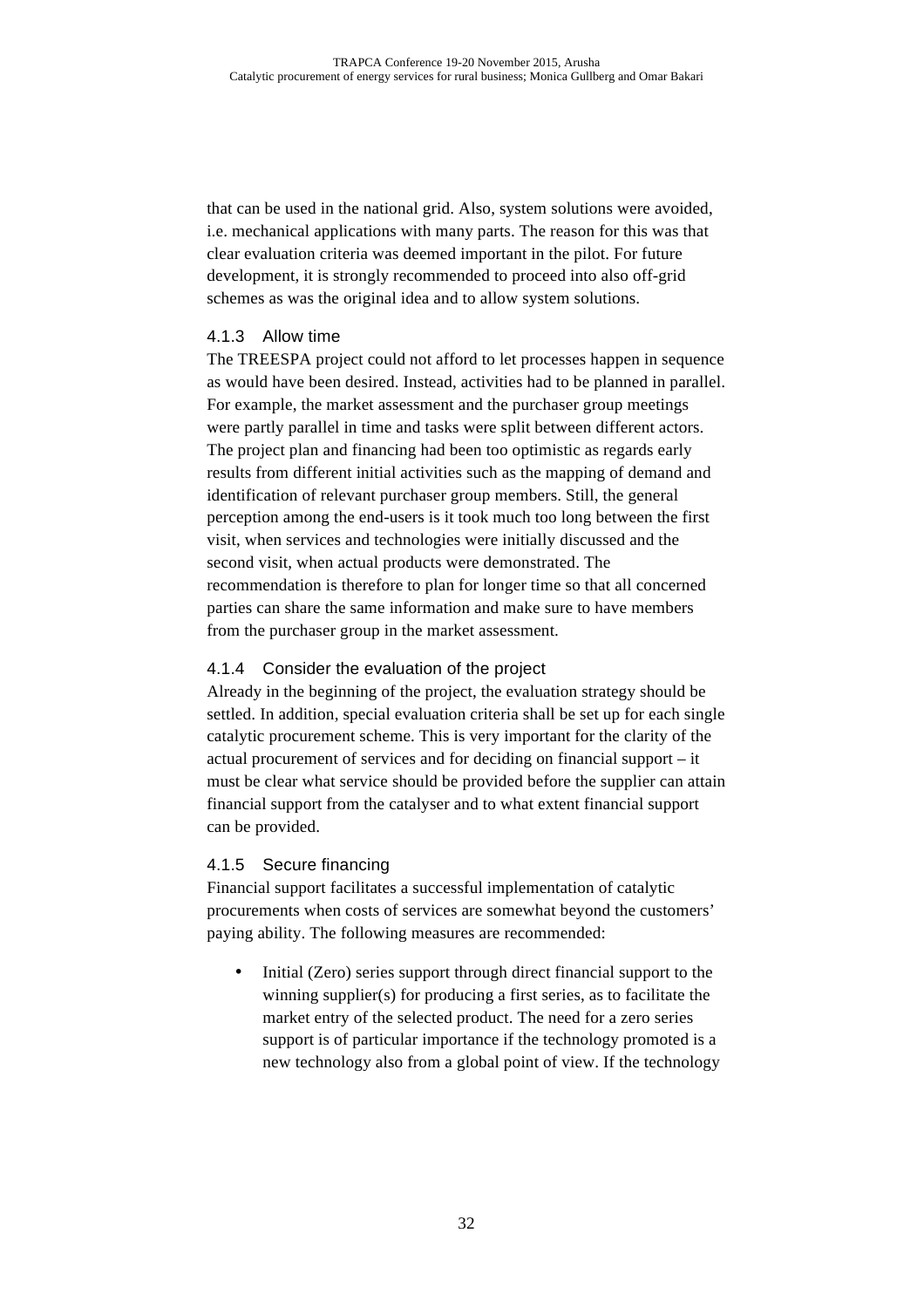is only new in sub-Saharan Africa, the measure is of lesser importance.<sup>18</sup>

• Result based funding supporting a part of the suppliers' investment costs for such services that fulfil set conditions. Funding support can also concern running costs if found more appropriate. Result based funding has the benefit that it can allow many service providers to get support, so long as the services can be considered to meet the set conditions.

For either of these support types, there need be secured funding. When a catalyst is managing the scheme and when partial grants or guarantees are provided, it helps to build trust in the sustainability and proper monitoring of services supplied so that financial institutions can confidentially provide loans.

#### 4.1.6 Provide information

 $\overline{a}$ 

Hammering a new message into many partners appears as if nothing new happens – but for catalytic procurement, it is important to reach at a broad understanding, otherwise it is deemed to not be successful at all. Inhabitants in rural Tanzania have demonstrated a high interest in new solutions and information on the same. The Tanzanian partners in TREESPA have overall convinced in their ability to reach out in rural areas with oral information, for example explain energy efficiency, or grid losses due to low power factors. There is a seemingly never ending surge for more and better information. Many appreciate written information, such as printed newsletter and brochures. Information via internet is also important. Most appreciated is however demonstrations at site.

In the case of TREESPA, there was a problem of trustworthiness because the actual procurement of demonstration equipment was delayed. The local organisations and SIDO in particular, have felt that people were disappointed about the lengthy process of providing the much longed for equipment. From a project management point of view, it has been important for ÅF not to be the message carrier in Tanzania. Rather the local TREESPA team should take on this role.

It was a challenge in TREESPA to identify and engage the right people, especially the anticipated end-users, in the purchaser group. To give information without creating too high expectations requires that information is packaged differently in different stages. It is needed broad and general information in order to create interest and motivation for

<sup>&</sup>lt;sup>18</sup> Zero series support has been used by the Swedish Energy Agency for catalytic procurement schemes in Sweden.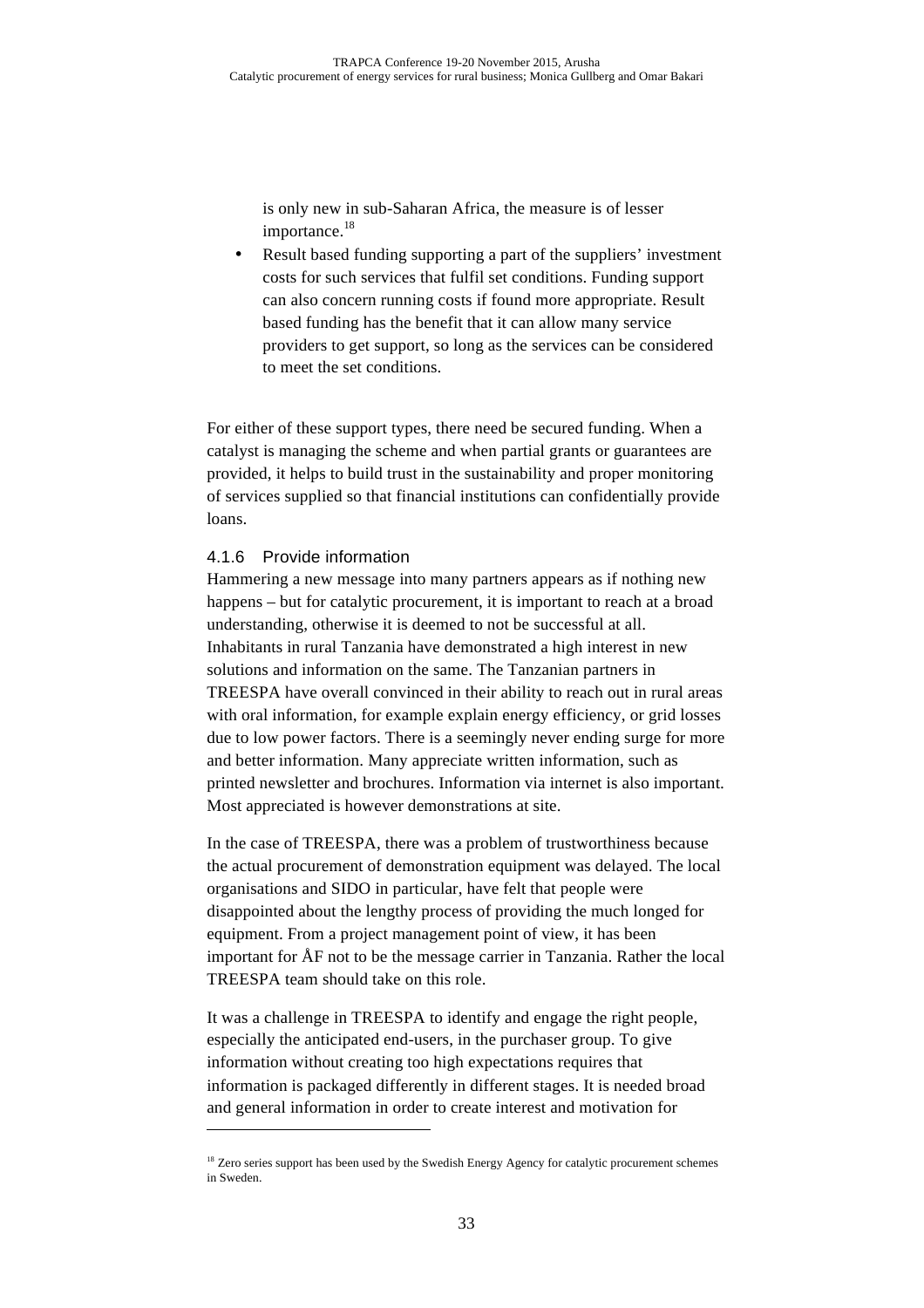considering new services, but also very specific information for those potential customers that are nearing a decision.

It is also imperative to keep domestic manufacturers well informed. The TREESPA concept of inviting international manufacturers and suppliers to sell their products and services in Tanzania, with the management support from Tanzanian parastatal organisations has been provocative to some. This is particularly outspoken among organisations with the mandate to support local manufacturing. It need be made clear that the local companies are as well invited to bid, and that the support is not meant to be exclusive to one supplier, but to anyone that can fulfil the specifications as communicated in the tender documents. Further, for reasons of trustworthiness towards the customers on the one hand and the local manufacturers on the other, it is important offer transparency in testing and labelling of the TREESPA products.

#### 4.2 Summary of recommendations

For future successful catalytic procurement schemes in sub-Saharan Africa, it is advised to broadly promote the concept in order to create trust between partners, to consolidate common interests and retain personal relations within the foreseen schemes. The information and outreach challenge is grand. It is part of the project management strivings to keep all actors informed, and reach out to as many potential customers as possible with adequate information in different stages of the process. A high degree of transparency is useful, but still the process must respect the suppliers' business secrecy since they are ultimately expected to compete in a tendering process.

It is advised to give time to the process of selecting and specifying the required service. It is strongly advised that the purchaser group discussions and the feasibility study results need be fed into one another and that the two activities are coordinated. For example members of the purchaser group can be involved in the market assessment.

It is advised to broaden into off-grid system solutions for providing the needed energy services. Systems and complex services are more difficult to evaluate and therefore it should be highlighted that the evaluation of offers must be considered already at an early stage and be clearly communicated to suppliers.

It is advised to appoint a private and independent actor to lead the catalytic procurement process. However, it will be paramount that this actor is supported by the central governmental institutions and agencies within the energy and industries sector.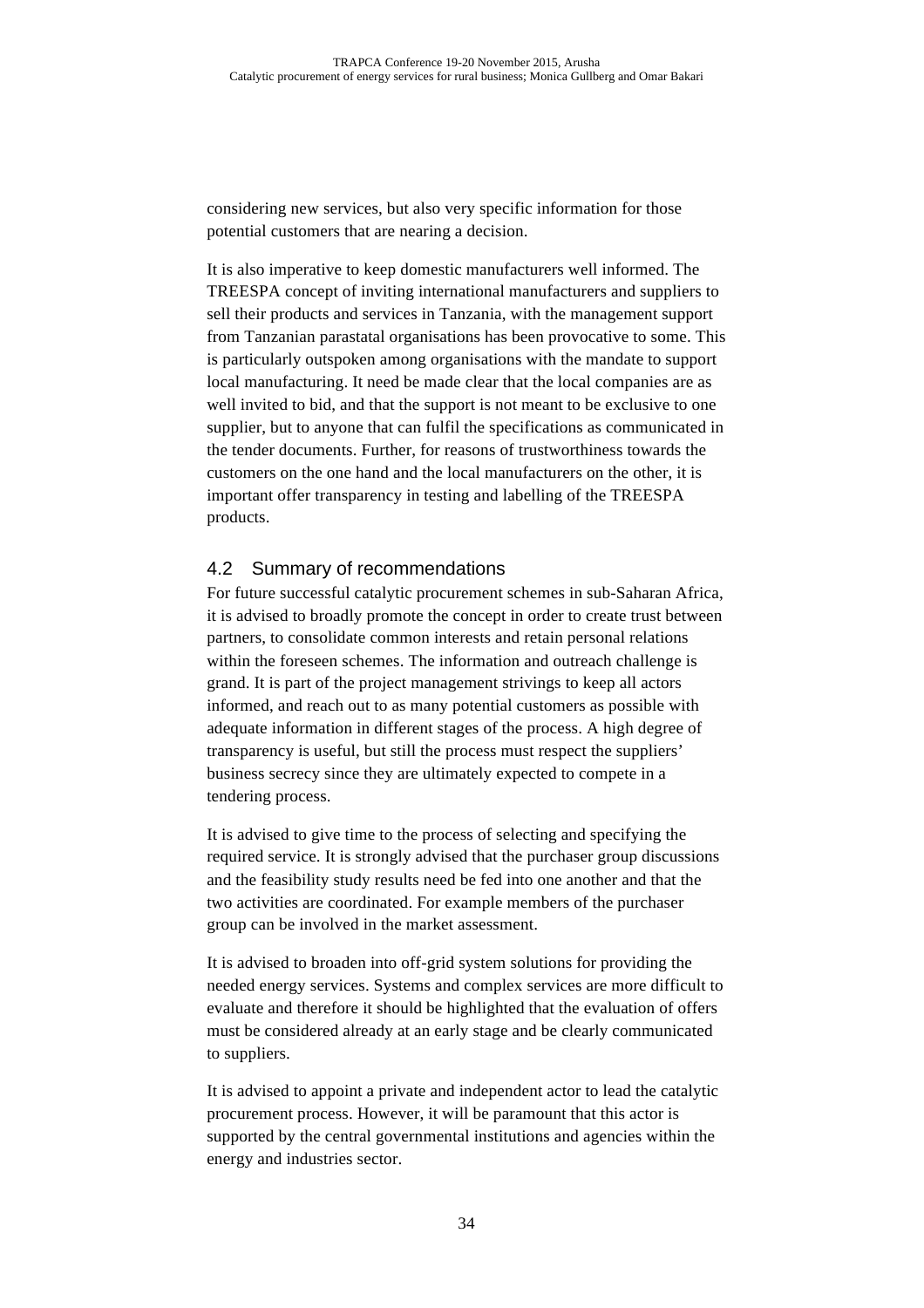If it is found that financial support is required to match supply and demand, it is central for a successful catalytic procurement that financing is secured upfront the scheme is launched.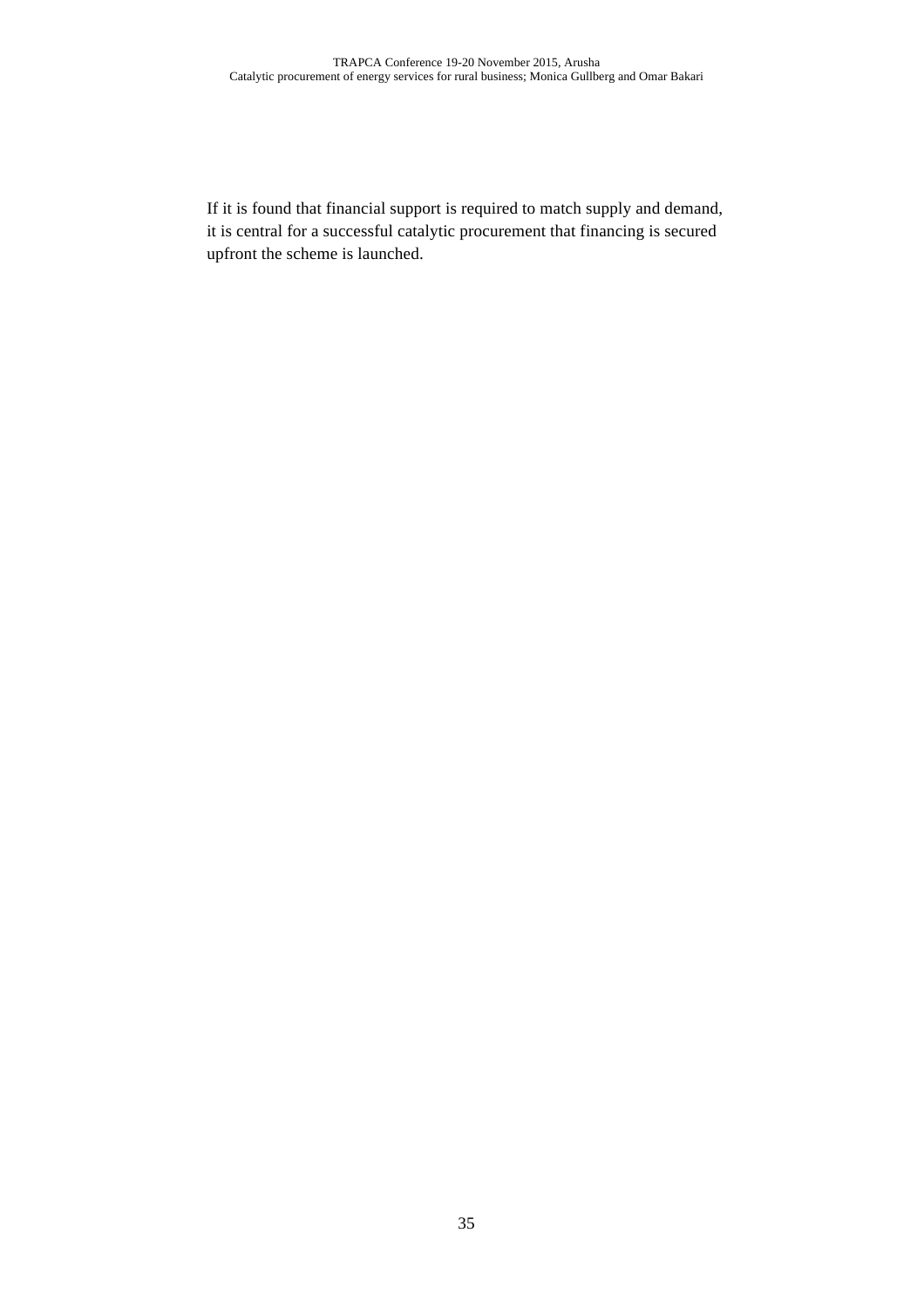**References:**

UN: SDG Goal no 7: Affordable and clean energy, 2015 UN, Sustainable Energy for All (SE4All) www.SE4All.org

USAID: Power Africa annual report 2015

World Bank: Africa's Power Infrastructure – Investment, Integration, Efficiency (Eberhard et al.), 2011

IEA: African Energy Outlook, OECD/IEA 2014

SEI: Local Management of Rural Power Supply; A new approach in Tanzania, Monica Gullberg, Maneno Katyega and Björn Kjellström, Stockholm 1999 (ISBN: 91 88714 68 3)

UN: Energy for a sustainable future; Advisory Group on Energy and Climate Change (AGECC), UN in New York, 2010

Swedish Energy Agency (STEM): Teknikupphandling som styrmedelmetodik och exempel, Agneta Persson et.al. Swedish Energy Agency, March 30, 2004.

NUTEK: Co-operative procurement – Market acceptance for innovative energy efficient technologies, B1996:3, Stockholm 1996

NUTEK: Technology procurement – examples and specifications of requirements part 1 and 2, Stockholm 1994.

Hollomon Brad, et al. Seven years since SERP: Successes and setbacks in technology procurement, aceee summer study 2002, Asilomar, USA.

IEA: Creating markets for energy technologies, Hans Nilsson ISBN 92-64- 09963-8 Paris, 2003.

IEA: Task 24, Solar procurement, Final management report, Westling Hans et al. 2003.

ÅF: TREESPA Final report, Monica Gullberg et.al., EIE/06/278/SI2.449255; TREESPA; Tanzania Renewable Energy and energy Efficiency project to Sustain Poverty Alleviation; Intelligent Energy Europe (IEE); COOPENER; Key action: 12